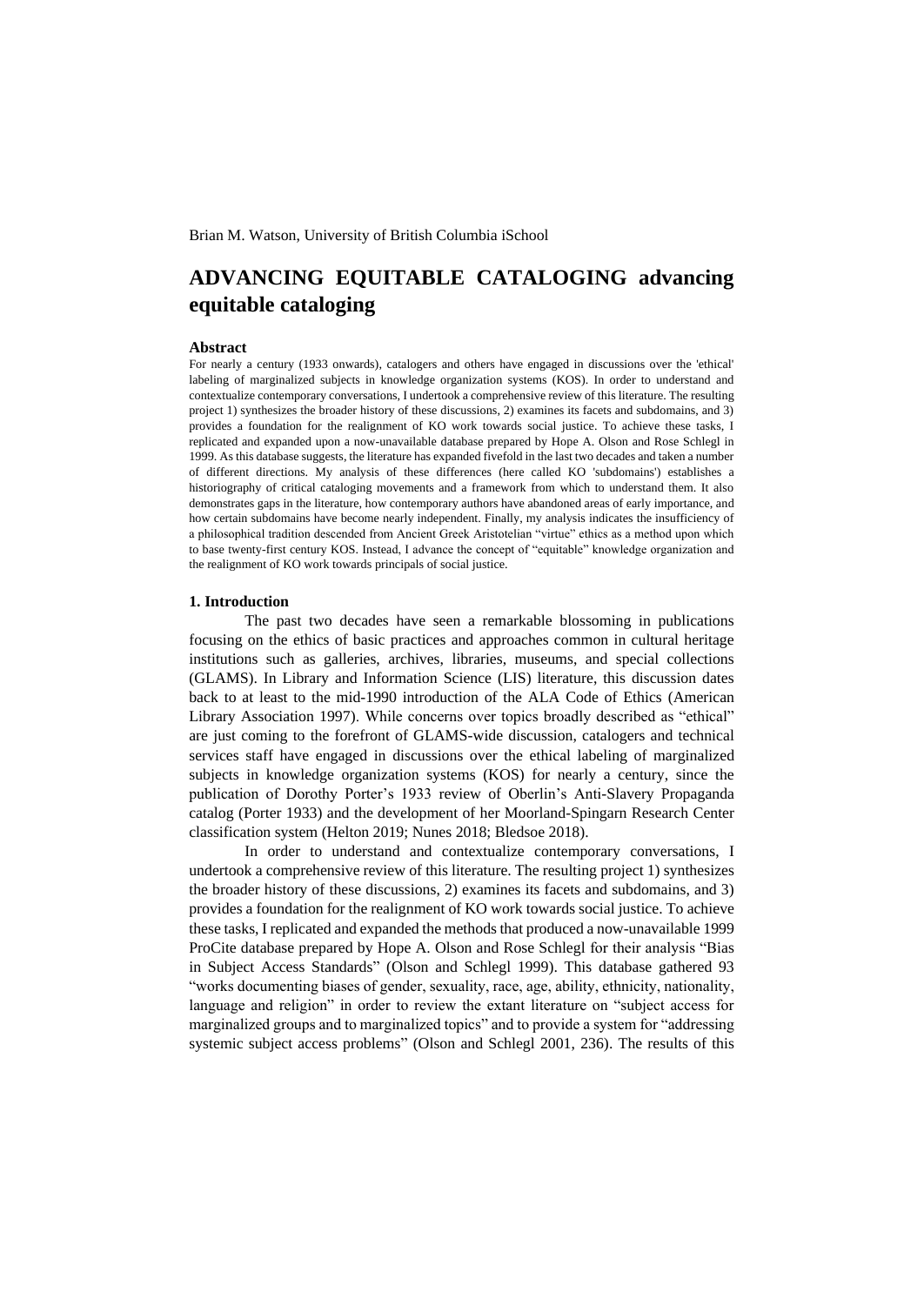search were added to an open-source, open access Zotero database, available at [CritCat.org](https://critcat.org/) (Watson 2021a) and via the main Zotero website (Watson 2021b). Later this year, this database will be saved in institutional and international data repositories as an additional safeguard against loss.

As a review of this database suggests, the literature produced by these methods has expanded nearly sixfold in the past two decades (from 93 items to ~600) and taken on a number of different directions. Following this Introduction (1) the rest of this paper will: (2) document the methods used to produce the CritCat.org database; (3) offer a broad-brush history and periodization of revisionist/radical/critical KO from 1933 to the present; (4) characterize and describe a variety of what I call KO 'subdomains'; and to (5) return to where this paper began by indicating the insufficiency of a philosophical tradition descended from Ancient Greek Aristotelian "virtue" ethics as a method upon which to base twenty-first century KOS. Instead, I will advance the concept of "equitable" knowledge organization and the realignment of KO work towards principals of social justice.

## **2. Methods**

To find relevant LIS material related to ethical and equitable cataloging of minoritized subjects, I undertook a systematic literature review and analysis. First, I conducted Google Scholar keyword and Boolean searches, and then validated these results by repeating the same queries in several LIS-specific databases and comparing the results. Results of these queries included resources in French, Spanish, and several other languages. In order to properly evaluate the articles, I limited my review and the resulting database to English-language resources. The databases consulted were: Library and Information Science Abstracts (LISA); Library Literature & Information Science Retrospective: 1905-1983 (LLISR); Library & Information Science Source (LISS); and Library, Information Science & Technology Abstracts (LISTA). In reviewing the results, I found that LISA provided the most relevant results; Google Scholar the greatest quantity; LISTA the highest quality; and LLISR provided only sporadic hits. Finally, I consulted several reading lists and bibliographies that focused on ethical, equitable, or critical cataloging (CritLib.org 2020; University of Cambridge Library 2019; Cook 2020; Snow 2020; Park n.d.), along with the citation lists of previously-conducted reviews (Kazuye Kimura 2018; Williams 1997; Skinner 2014; Gardner 2021; Starr Paiste 2003; Fagan 2010; Desale and Kumbhar 2013; Speller 2007; Homosaurus Editorial Board 2020; Martin 2021; Diao 2018; Sheetija Kathuria 2011; Dunsire 2018; Satija and Martinez-Avila 2017; Velez and Villa-Nicholas 2017; Hudon 2011; 2010). The results of all of these queries were added to an open-source and open access Zotero database available at https://CritCat.org (Watson 2021a) and via the main Zotero website (Watson 2021b).

Nearly all of the items (~600) were collected in full-text format, reviewed to determine their relevancy, and then either discarded or added to the database. The resulting corpus was first sorted into the eight categories identified by Rose and Schlegl (i.e. gender, sexuality, race, age, ability, ethnicity, nationality, language, and religion)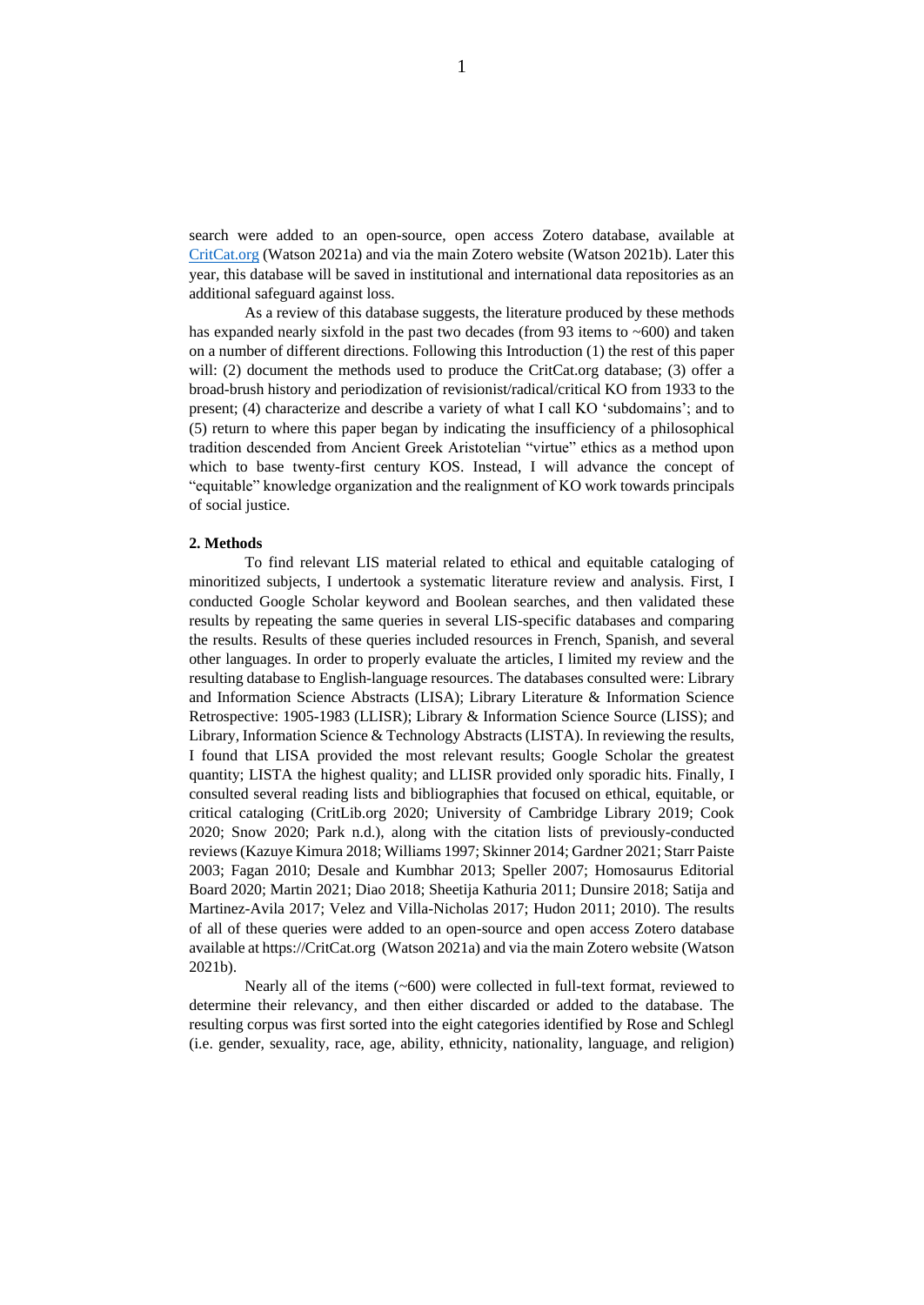and then further refined. The resulting primary groupings in the CritCat.org database are: 1) Indigenous (including Aboriginal, Native American, American Indian, and other communities); 2) Race (i.e. Black and other communities of color); 3) Queer, which includes minoritized sexual orientations (such as Lesbian, Gay, Bisexual, Queer, Asexual, Two-Spirit and others), but generally not gender identities (such as women, men, transgender, nonbinary, and others) that are addressed in the next section (there are overlapping articles however); 4) Names, Gender & Sex (which focuses specifically on marginalized gender identities but has significant overlaps with identities in the previous grouping); 5) Disability (Disabled and Crip people and communities); and 6) Others (a miscellaneous section that includes diverse topics such as American immigration, non-English issues, religion, children, and more).

Additionally, the CritCat.org database contains other groupings that overlap or expand upon the aforementioned categories, including a "Strategies" category (articles that offer practical solutions or approaches), a "Broad/Multiple Critiques" category, a Historical Context category, and more not expanded upon here in the interest of limited space. The discussion that follows is based upon qualitative and quantitative analysis, but as the current mode of analysis is historical, the quantitative results have been omitted for brevity reasons and will follow in another publication.

## **3. History**

This section presents a broad-brush historiography of critical KO literature, and offers a four-part periodization scheme (Table 1). This table attempts to capture and summarize what I see as the date ranges, initiating events, trends, and some general events or characterizations of these periods. The date ranges should not be interpreted as cutoff dates. For example, there are still a number of catalogers that consider themselves radical catalogers and the RADCAT listserv is still active; relevant articles about folksonomies and OPACS are still being published and discussed (Yu and Chen 2020); and the iSchool movement is still ongoing. Again, for brevity reasons, the history presented here primarily focuses on LCSH and its use in North American academic libraries. Finally, many others (more than I can cite) have written far more eloquently and specifically about critical KO histories (Tennis 2012; 2013; Adler and Tennis 2013; Olson 2000; Homan 2012; Poole 2017; Velez and Villa-Nicholas 2017; Wenzler 2019; Gardner 2021; Hudon 2010; 2011; Dobreski and Kwaśnik 2017; Martin 2021).

The earliest and longest period in this scheme reflects the broader society it existed in: the dominant perspectives (LCC and DDC) are centered and respected and critical voices and perspectives are marginalized and sporadic, and practitioners often operate in parallel with no knowledge of each other. This stage is represented by pioneering Black librarian Dorothy Porter and the white librarian Francis Yocom; it is characterized by the development of bibliographies, the building-up of knowledge, the gathering of resources, and individual case studies. The initiating event for the second period was the publication of Sanford Berman's 1971 book *Prejudices and Antipathies: A Tract on the LC Subject Heads Concerning People* (Berman 1971). Berman, perhaps the best-known radical cataloger, began his campaign after the experience of working in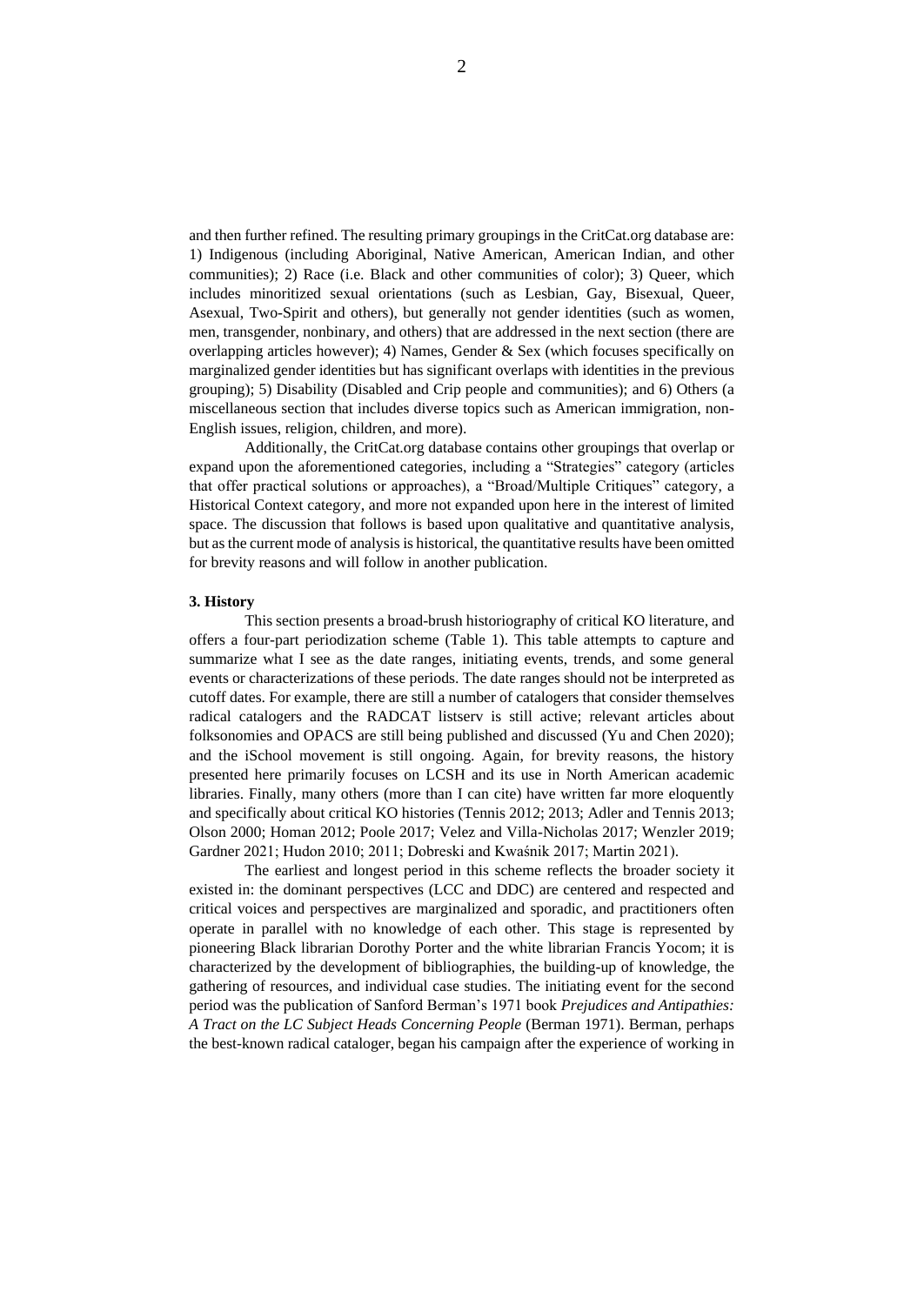Zambia as a librarian, where he was told that the term *kaffir*—present in LCSH as a 'neutral' descriptor—was considered a particularly racist slur (Berman 1971; 1981; Berman and Gross 2017). The result of his investigation was the aforementioned *Tract*, which amounted to a full-fledged attack on the racist, sexist, and Eurocentric nature of LCSH. This period is also characterized by collaboration and public remonstrance as Berman and other activists, including the Poor People's Campaign and the American Library Association's Task Force on Gay Liberation, worked from within the cataloging world to pressure changes change to LCSH with varying levels of success. By 2012, Berman's personal LCSH 'scorecard' documented nearly 100 accepted revisions or proposals alongside over 200 that LC had rejected or not yet acted upon (Berman 2016).

Berman's initial documentation of LC's "insidious labelling processes" initiated a near-continuous tradition of librarians and catalogers re-reading of subject terms with an eye towards revision. It also undoubtedly contributed to the founding of the LC's Program for Cooperative Cataloging (PCC) in 1992, as well as the Policy and Standards Division, which effectively institutionalized a process previously conducted via public petition and political remonstrance. The PCC, as discussed in Gregor and Mandel's landmark article "Cataloging Must Change!" (1991), was also founded in response to the shift to online public access catalogs (OPACs) (Stegaeva 2016; Culbertson and Schottlaender 2020). In the years following a significant portion of LIS and KO literature discussed or experimented with the possibilities of patron tagging and folksonomies (Speller 2007; Ornelas 2011; M. A. Adler 2009; 2015; 2016; Bates and Rowley 2011) as a critical way of to enhancing catalogs and potentially reducing bias. Folksonomies and tagging are not problem-free as Keilty and others have pointed out: "however productive folksonomies are for counteracting 'information imperialism,' and however productive they are for retrieving information, they are also highly regulatory" (Keilty 2012b, 491). Any community-developed term is problematized by the fact that it exists within the society that minoritized it. Additionally, as Gross, Taylor, and Joudrey (2015) have demonstrated, there is "still a lot to lose:" the removal of controlled vocabularies from catalogs results in the loss of nearly thirty percent of the hits in a keyword search, which would have a deleterious impact on users.

Finally, I would like to tentatively propose that, since 2016, there has been a shift away from working "within" the system (e.g. revising LCSH or DDC, engaging in PCC or other SACO funnels) and towards a variety of alternatives (e.g. the creation of alternative KOS, the development of alternative ways of knowing) of I will now turn to what I see as the primary emerging "subdomains" of KO literature.

| Date    | <b>Initiating Event</b> | <b>Characterizations / Trends</b>   | <b>CritCat</b>  |
|---------|-------------------------|-------------------------------------|-----------------|
| Range   |                         |                                     | <b>Articles</b> |
| $1933-$ | Publication of Porter's | Bibliographies, literature reviews, | $\sim$ 10       |
| 1970    | Review<br>&             | historical accounts, case studies.  |                 |
|         | development of her      |                                     |                 |
|         | class scheme.           |                                     |                 |

Table 1: A proposed periodization of critical KO history.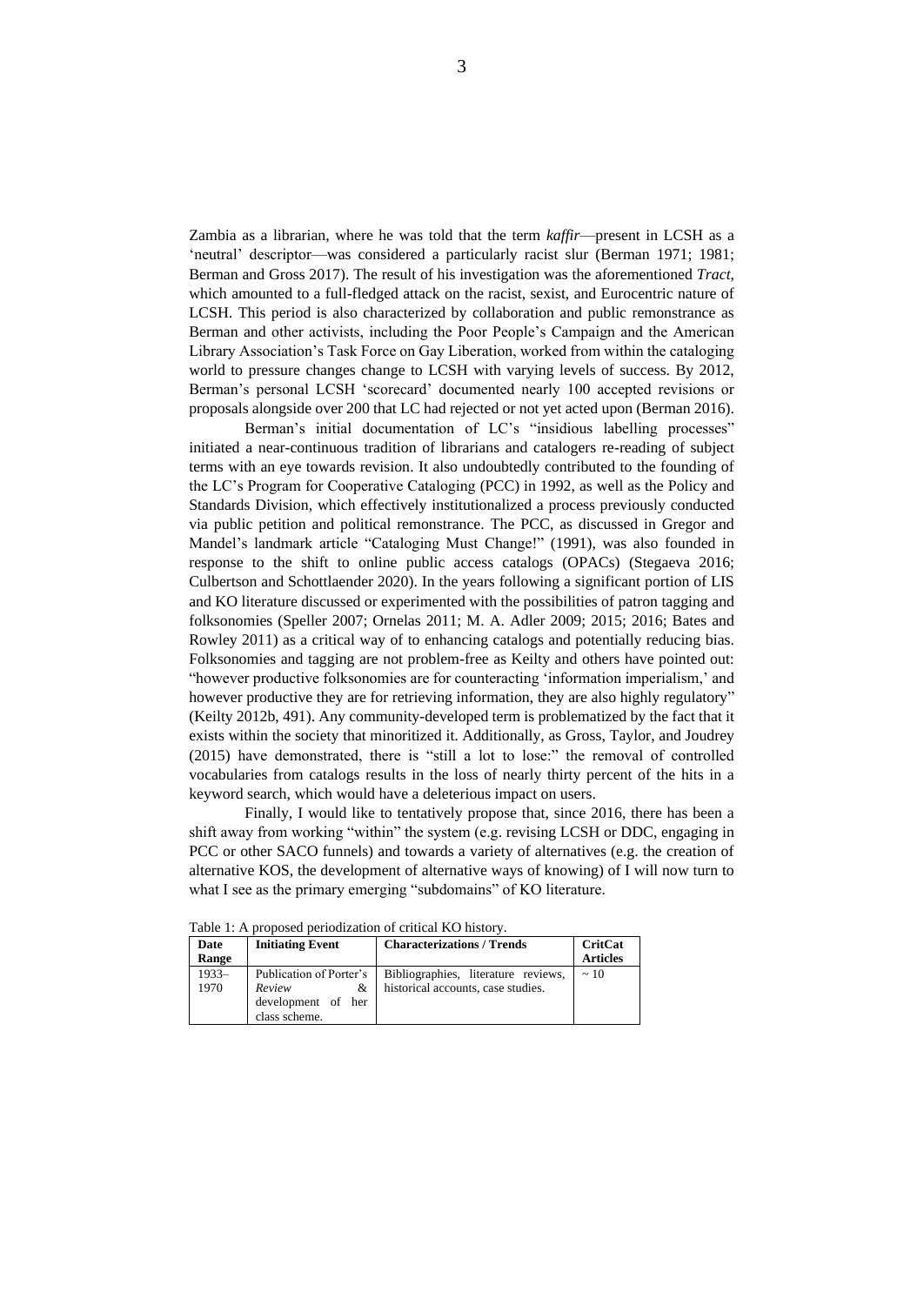| $1971-$  | of<br>Publication          | Lobbying LC, ALA Gay Taskforce,       | $\sim$ 15<br>( |
|----------|----------------------------|---------------------------------------|----------------|
| 1991     | Berman's <i>Prejudices</i> | Radical Cataloging, creation of       | $15 - 20$      |
|          | & Antipathies              | alternative thesauri & class schemes. | vocabs)        |
|          |                            | ISKO founded.                         |                |
| $1992 -$ | Creation of Program        | LCC/SH revisions<br>Heavy<br>to       | $~100+$        |
| 2015     | Cooperative<br>for         | Gender/Sex, Disability, LGBOIA.       |                |
|          | Cataloging                 | Revisions to DDC. Interest in         |                |
|          |                            | folksonomies / tagging. Founding of   |                |
|          |                            | iSchool movement. Decline<br>- of     |                |
|          |                            | cataloging requirement in LIS         |                |
|          |                            | programs. RDA.                        |                |
| $2016 -$ | Aliens"<br>"Illegal"       | Critical Cataloging, Development of   | $\sim$ 300 +   |
| Present  | debacle.                   | Subdomains, revival,<br>KO.<br>and    |                |
|          |                            | vocabularies                          |                |

## **4. Subdomains**

As the CritCat.org database suggests, the literature has expanded sixfold in the last two decades and taken a number of different directions. Due to lack of space, in this section I am mainly interested in signposting and pointing to relevant articles in each area in order to demonstrate several decades-long traditions of critical KO (here called KO 'subdomains'). Each of these areas deserve (and hopefully will receive) a fuller historical treatment. Finally, neither the items cited below, nor the CritCat.org database generally are meant are authoritative or comprehensive.

## **4.1 Indigenous KO**

Of all the proposed subdomains, the Indigenous and Queer ones are likely the most developed. There has been a vital, lively, and consistent literature on indigenous KO for decades covering a range of topics, places, ideas, and concepts (Yeh 1971; Parezo 1990; MacDonell, Tagami, and Washington 2003; Stroud 2005; Beall 2006; D. Lee 2008; Stevens 2008; Xwi7xwa Library First Nations 2009; D. Lee 2011; Sahadath 2013; Tomren 2014; Bardenheier, Wilkinson, and Hēmi Dale (Te Rarawa 2015; Duarte and Belarde-Lewis 2015; Green 2015; Lilley 2015; Littletree and Metoyer 2015; Lougheed, Moran, and Callison 2015; O'Neal 2015; Rigby 2015; Smith 2015; Swanson 2015; Bowers, Crowe, and Keeran 2017; Dudley 2017; MAIN (Manitoba Archival Information Network) - LCSH (Library of Congress Subject Headings) Working Group 2017; Roy and Frydman 2017; Sandy and Bossaller 2017; Steeves 2017). If this critical area of KO continues to develop it may be possible to eventually discuss traits among *sub*subdomains (i.e. New Zealand/Australia Indigenous KO and Canada/United States Indigenous KO).

## **4.2 Racialized KO**

While this subdomain has significant citational and authorial overlap with the Indigenous subdomain, there has been an emerging discussion around racist terminology in cataloging and classification (M. A. Adler 2017b; Roberts and Noble 2016; Knowlton 2005; Mai 2016; Antracoli et al. 2019; Antracoli and Rawdon 2019; Hobart 2020; A. Coleman 2020; Velez and Villa-Nicholas 2017; Brook, Ellenwood, and Eannace Lazzaro 2015; Rigby and Gallant 2019; Hughes and Crowe 2019; Biswas 2018; Holloway 2018)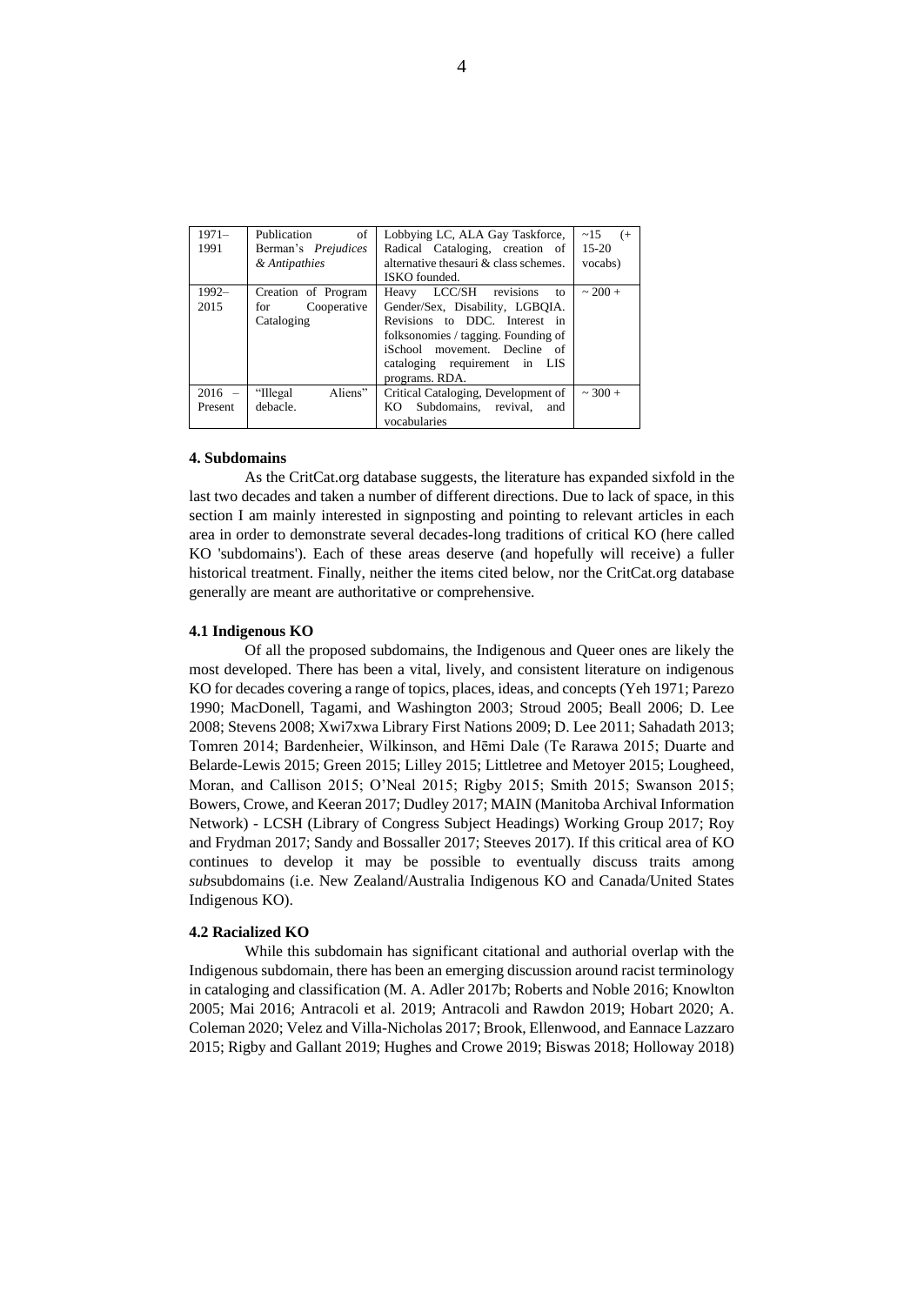that is worth acknowledgement. There are also a number of articles that discuss non-English topics such as misspelled or miscopied non-Western or non-English name authority records (Shiraishi 2019; Arastoopoor and Ahmadinasab 2019; Cohen 2019; Whittaker 2019; Rigby and Gallant 2019).

# **4.3 Queer KO**

As a subdomain, Queer KO also has a lively and active history dating back decades (Adler 2012; Poole 2020; Michel 1985; Gough and Greenblatt 1990; Greenblatt 1990; Huber and Gillaspy 1998; Hamer 2003; Christensen 2008; Matt Johnson 2008; Adler 2009; Matt Johnson 2010; Greenblatt 2011; Roberto 2011; Passet 2012; Nichols and Cortez 2013; Sahadath 2013; M. J. Fox 2016a; Howard and Knowlton 2018; Bullard, Dierking, and Grundner 2020; Huber and Gillaspy 1998; Matt Johnson 2007; Bates and Rowley 2011; Ornelas 2011; Keilty 2012a; Wakimoto, Hansen, and Bruce 2013; Thompson 2016; Guimarães et al. 2017).

#### **4.4 Names, Sex, and Gender KO**

This subdomain overlaps heavily with the previous one due to concerns around the use of names and gender as access points and in catalog records. It seemed appropriate to gender and sexual identities into a separate categories due to the fact that feminist critiques of KO were one of the earliest (A. C. Foskett 1971; Marshall 1977; Carlyle 1989; Capek 1987; Claudia Card and Lorraine Code 1992; Margaret N. Rogers 1993) and consistently-discussed areas, most notably by Hope Olson and her coauthors (2001a; 2002a; 1999; 2000; 2001b; 2001c; 2002b; Olson and Schlegl 1999; 2001; Olson and Ward 1997a; 1997b). Wood (2010) has written a fantastic examination of the changes to women's studies headings over time.

Additionally, there has been much written about authorial names. The use of an author's name for cataloging and authority control is one of the fundamental tenets of library and information science (LIS): Melvil Dewey felt that proper naming warranted more concern in the first edition *Classification and Subject Index for Cataloguing and Arranging the Books and Pamphlets of a Library* than subject cataloging (1876, 41–42); it remains one of the most important fields in MARC 21 (1XX); it occupies a significant portion of RDA (Joint Steering Committee for Development of RDA et al. 2015, Chapters 9-11); and explaining it required both Daniel N. Joudrey, Arlene G. Taylor, and David P. Miller (2015, 313–419) and Lois Mai Chan and Athena Salaba (2016, Chapter 8) over a hundred pages to properly discuss. In recent years, a number of authors including academics, activists, and classically-trained catalogers—have raised issues around the use of names as identifiers and access points. These ethical concerns include the use of women's maternal or "married" names (Kazmer 2019; Martin 2019; Whittaker 2019; Olson and Schlegl 2001), issues with the names and pronouns of transgender, transsexual, gender noncomforming or nonbinary authors (Tanenbaum, Theresa Jean et al. 2021; K. Wood 2019; Beemyn 2019; Sinclair-Palm 2017; Marine and Nicolazzo 2014; Rawson 2018). There has also been a couple of articles that touch on intersex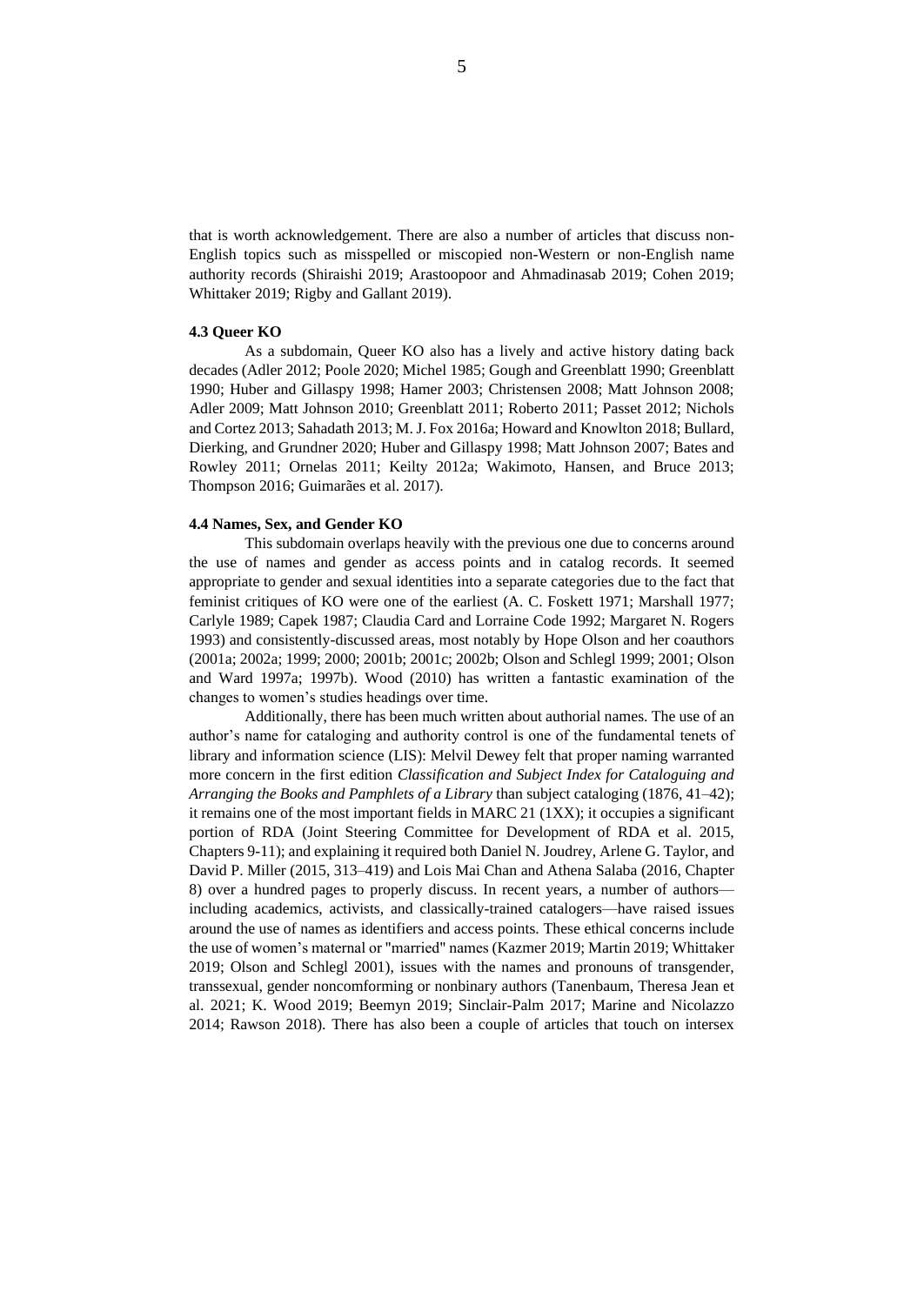individuals and classification in Dewey Decimal(M. J. Fox 2016b) and LCSH (Sullivan 2016).

## **4.5 Disability and Crip KO**

Superficially, the hundreds of results returned by literature queries for "disabled" "disability" or "crip" along with "catalog" or "library" promises an engaging and lively conversation dating back decades. Unfortunately, when these articles are reviewed, it quickly becomes apparent that most of them have little to do with disabled or crip-preferred terminology or subject vocabulary. Instead, nearly all of the literature is taken up by discussion among seemingly-abled librarians about how to make libraries or public access catalogs accessible to disabled people—here meaning Deafblind, B/blind, low/limited-vision, and/or wheelchair users. These articles are (ironically) easy to spot because of their use of terminology or subject terms considered awkward or offensive by disabled people. The most unique euphuism was "differently-abled" (Copeland 2011), which is likely a reflection of the fact that there currently exists no appropriate disability subject cataloging vocabularies, tough there are a number of glossaries (Disabled People's Association of Singapore 2015; National Center on Disability and Journalism 2018) and one study on disability tags (MacKenzie Johnson and Forsythe 2019). In recent years however, disability has been discussed by a number of authors in LIS fields, most notably Schomberg (2014; 2018) and Brilmeyer (2018a; 2018b; 2018; 2020), but includes others (Koford 2014; M. A. Adler, Huber, and Nix 2017; Robinson 2017; Hollich 2020; Dali and Caidi 2021, (various chapters)).

## **4.6 Other KO /Areas**

A number of other areas or articles are worthy of mention. Despite Berman's early focus on poverty in LCSH (1971; 2005; 2007) and a couple of other articles (Chatman 1996; Hunger and Force 2005) this area has failed to inspire much action or further discussion, which is likely a reflection of the relatively privileged and middle-class nature of GLAMS professionals (Bastian 2020; Farkas 2017; Galvan 2015; Farrell, Medvedeva, and Cultural Policy Center 2010; Westermann, Sweeney, and Schonfeld 2019). Discussion around immigration resulted from the fallout from the 2016 Library of Congress cancellation of the subject headings "Illegal Aliens" and "Illegal Immigration" and their replacement with "Noncitizens" and "Unauthorized immigration" in LCSH (Library of Congress 2016; Aguilera 2016; Taylor 2016; Broadley and Baron 2019; Lacey 2019; Lo 2019). Several authors have discussed how non-English subjects or individuals are poorly served by LCSH (Diao 2015; Correa and Marcano 2009; Diao and Cao 2016; Sheetija Kathuria 2011; Shoki and Oyelude 2006; Randall B. Kemp 2011; Holloway 2018; Cohen 2019). Religion (Broughton and Lomas 2020; Dong-Geun and Ji-Suk 2001; Idrees 2011), children (Beak 2015), and sizeism (Waldorf and Furner 2021) have also been identified as problematic areas within KO. There are further areas that must be omitted from this discussion due to space reasons.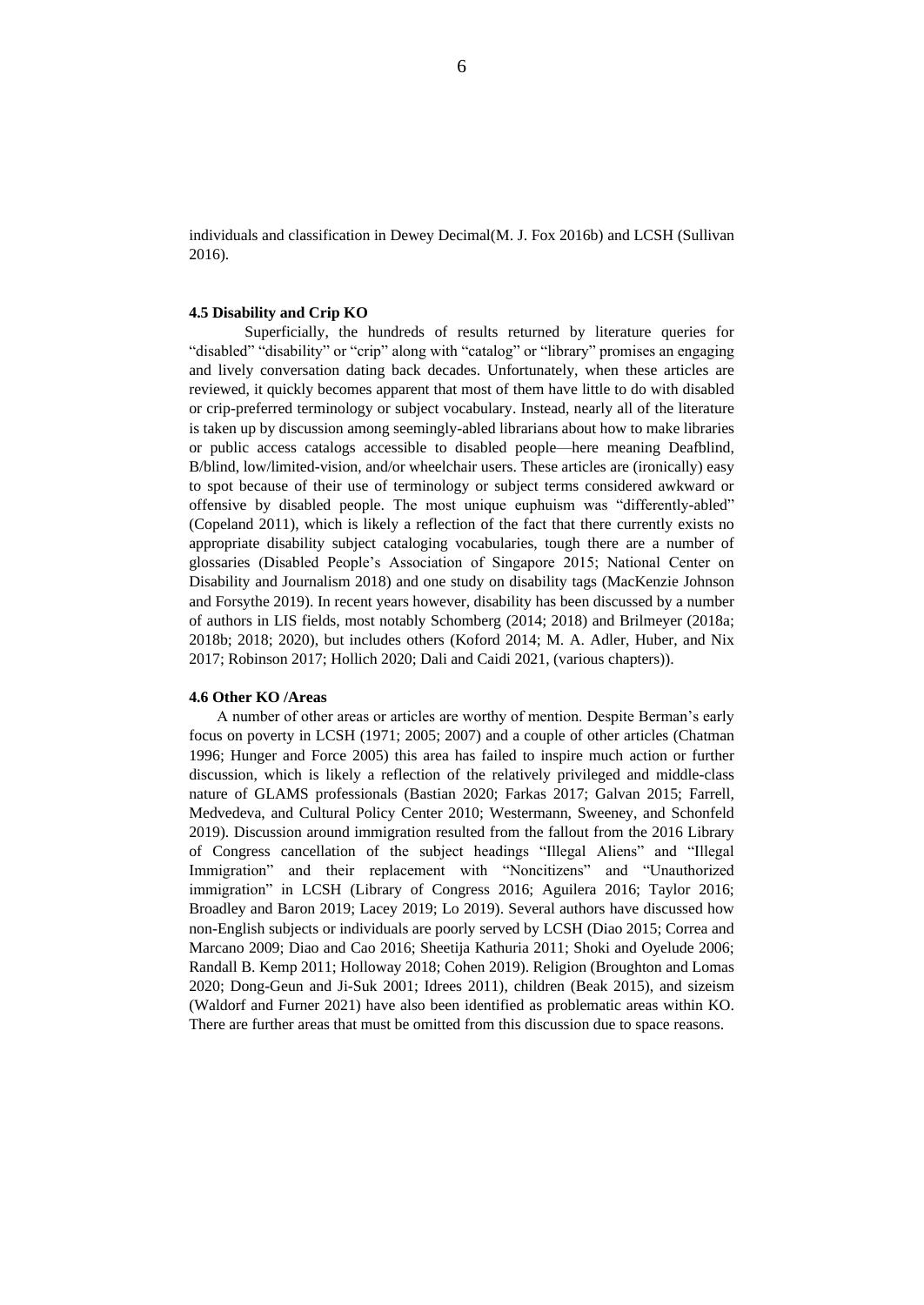# **5. Equitable Cataloging**

Attempting to understand the variety of ways that the term 'ethics' or 'ethical' was applied to cataloging, classification, ontology, metadata, and KO is no small matter. To quote the title of one article that put it particularly succinctly: "Which Ethics? Whose Morality?"(M. J. Fox and Reece 2012) Indeed, an initial plunge into this literature resulted in a range of approaches to answering this question. An incomplete list would range from critiques or extensions of Aristotle, Immanuel Kant, or other Western philosophers (Olson 1999; Day 2015); poststructuralism (Olson 2001a; Avila and Guimarães 2013); critical theory (Martínez-Ávila, Semidão, and Ferreira 2016); proposals for an theoretical system that could arise after deconstruction of our current ones with Derridean theory (Olson 2002b, Chapter 3.; Deodato 2010; Olson 2001a); frameworks built around the work of philosopher John Rawls' concept of justice as fairness or philosopher John Dewey's model of pragmatism (Budd 2006; Fallis 2007); others still encourage models of social justice that are implicitly or explicitly inclusive (or exclusive) of Rawls or Dewey. Most recently there has been a rise in proposals grounded on a feminist ethics of care (Adler 2017a; Brilmyer 2018b; Caswell and Cifor 2016; 2019; Losh and Wernimont 2018; Sandberg 2019), including methodologies such as affect theory (Day 2020; Sloniowski 2016; Cifor and Gilliland 2016; Keilty and Leazer 2014) and feminist standpoint appraisal (Caswell 2019). These latter approaches are much more prevalent in archival literature—with the notable exception of Fox and Swickard and Fox and Gross' recent work (2019; 2019). Finally, there are a small number of approaches that attempt to combine multiple angles (M. J. Fox and Reece 2012). Additionally, as already mentioned, there are a number of articles that focus on various aspects of "ethical" cataloging (but more accurately falling under the umbrella of social justice).

The overwhelming majority of this literature is rooted in (and dependent upon) the Western European and American philosophical tradition of ethics descended from the Ancient Greek Aristotelian "virtue" ethics (Parry 2014), and "almost any modern version still shows" its neo-Aristotelian nature (Hursthouse and Pettigrove 2018). In the words of none other than Rafael Capurro, the former head of the International Center for Information Ethics (ICIE):

> As a self-referential process, ethics is an unending quest on explicit and implicit use of the moral code, that is to say of respect or disrespect, with regard to individual and social communication. In other words, ethics observes the ways we communicate with each other as moral persons and the ways this moral identity is understood. There is, indeed, no unbiased ethical observer. (El Hadi 2019, 26)

Jens-Erik Mai develops this point while skewering the idea of a neutral point of view: librarians "make decisions about which material to provide access to, how to classify that material, and which terms to use when naming ideas and subject matter. There is no view from nowhere"(Mai 2013, 246). Phrased slightly differently, classification and cataloging systems rooted wholly in a philosophy promulgated and sponsored by white, ethnically European, bourgeoisie, Christian, cisgender, citizen,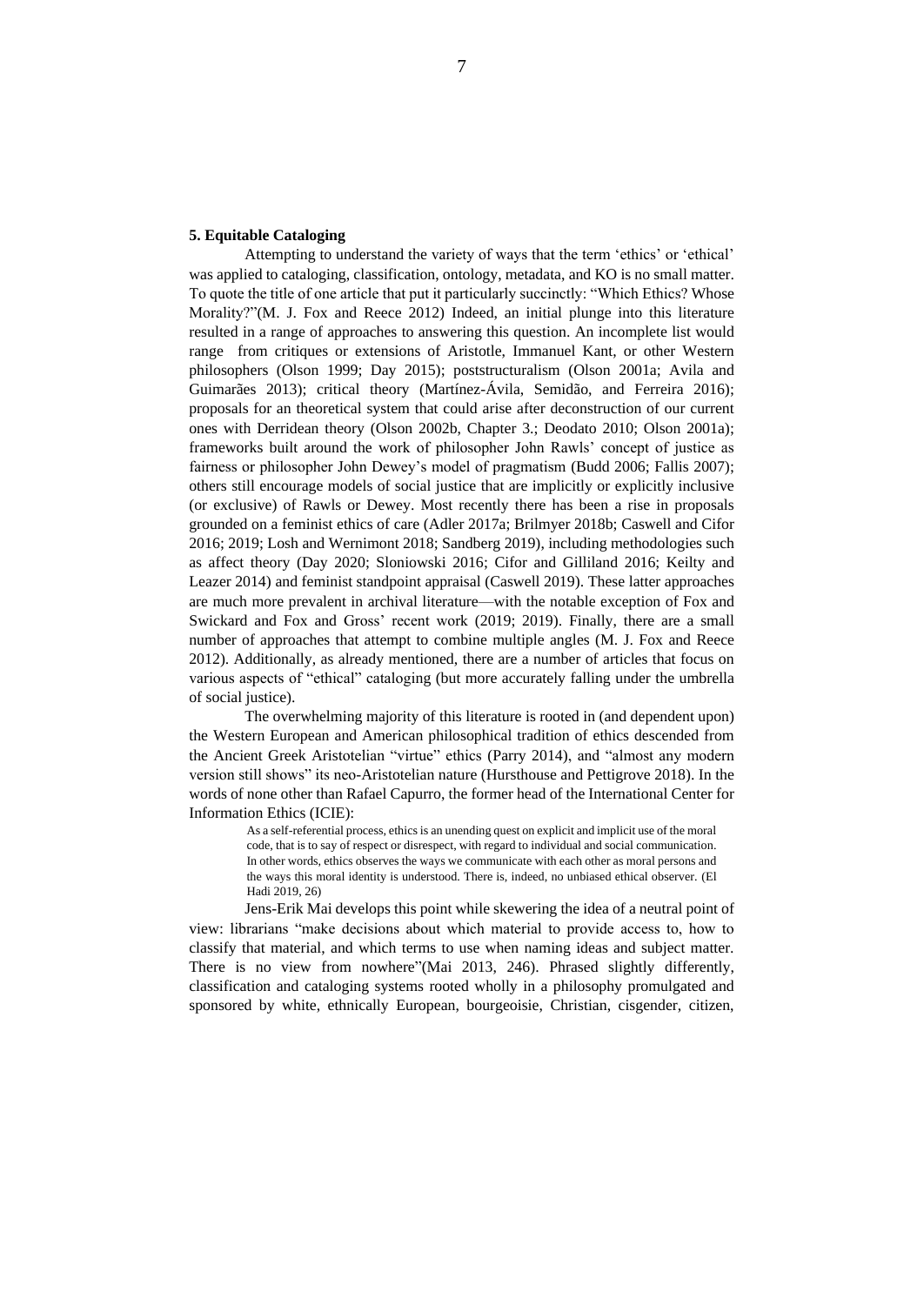heterosexual, able-bodied, allosexual, monogamous, men (WEB3CH2A2M)<sup>1</sup> are not desirable, possible, or sustainable. Rather than cycling about in the endless gyre of WEB3CH2A2M-based systems whose center cannot (and should not) hold, knowledge organizers should aim to align themselves closer the principals of social justice.

These principals are not particularly radical, nor are they at odds with LIS professional organizations. Nearly every GLAMS-centered professional organization, including the IFLA (International Federation of Library Associations and Institutions (IFLA) 2016), CFLA-FCAB (Canadian Federation of Library Associations 2019), CILIP (Chartered Institute of Library and Information Professionals 2018), ALA (American Library Association 2019; 2008), ICOM (International Council of Museums 2004), AAM (American Alliance of Museums 2000), SAA (Society of American Archivists 2020), and the ICA (International Council on Archives 1996) call upon their members to respect all regardless of "age, citizenship, political belief, physical or mental ability, gender identity, heritage, education, income, immigration and asylum-seeking status, marital status, origin, race, religion or sexual orientation" (International Federation of Library Associations and Institutions (IFLA) 2016). Indeed, as Michelle Farkas points out, upholding neutrality is the same as upholding inequality and marginalization (Farkas 2017). Crystal Vaughn extends this idea, pointing out that

ethically speaking, therefore, a librarian's job is not just to preserve and provide access to information, but to also be an instrument for social justice. And this is why the language of cataloguing is so important: it is a librarian's job to work at decolonizing colonial structures so that everyone has equitable access to information (Vaughan 2018, 10)

#### **Conclusion**

Over the course of this paper, I have presented a case for multiplicity of critical KO histories and subdomains. In concluding, I would like to advance the concept of "equitable" rather than "ethical" knowledge organization. Although the two terms are closely related, they are distinct concepts: per the Oxford English Dictionary, *ethics* (Oxford English Dictionary 2020b) are "moral principles… a system of these [or] branch of knowledge or study dealing with moral principles," whereas *equity* (Oxford English Dictionary 2020a) is the "quality of being equal or fair; fairness, impartiality; evenhanded dealing... [and the] recourse to general principles of justice... to correct or supplement the provisions of the law." One way of supplementing the law (or, in this case, traditional knowledge organization systems) would be to consider commonalities between subdomain literatures. When considering these various areas as a whole, five recommendations appear and reappear across various subdomains:

<sup>1</sup> Originally WEBCHAM from Hope Olson's naming of the default and assumed universal center of cataloging and classification systems, expanded by Michelle Caswell to include "cis" and "citizen" at the encouragement of Marika Cifor, and here expanded by me to include relationship and romantic orientations. See (Olson 2001a, 4; Caswell 2019, 7)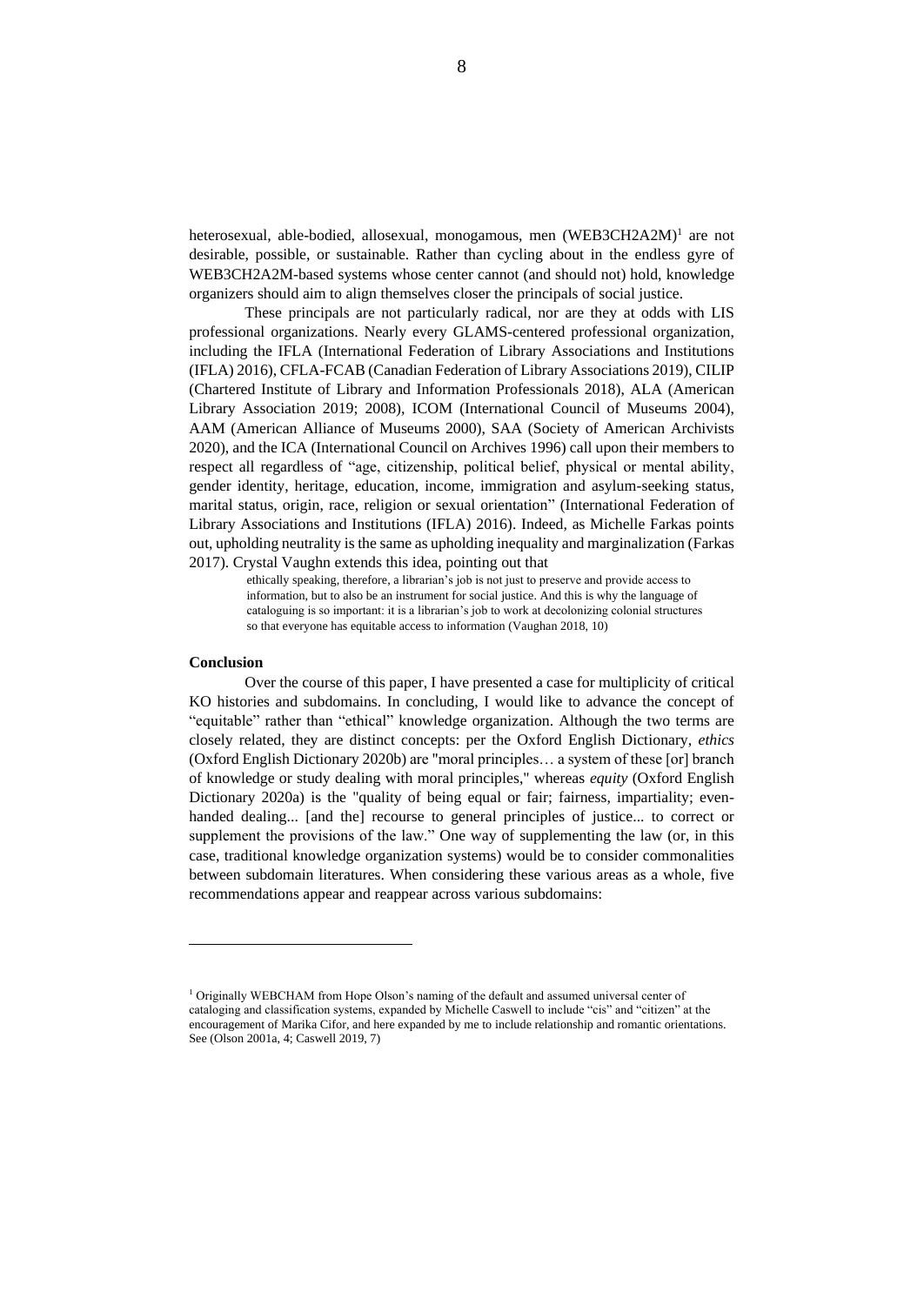1. the use of multiple or alternative vocabularies or classifications, where available (Cherry and Mukunda 2015; Swanson 2015; Bosum and Dunne 2017; Michel 1985; Carlyle 1989; Colbert 2017; Lorberfeld and Rinck 2015; Matt Johnson 2007; Schultz and Braddy 2017; Marcondes 2020; Disabled People's Association of Singapore 2015; A. S. Coleman 2017; North Carolina Council on Developmental Disabilities 2019; Homosaurus et al. 2020; Dobreski and Kwaśnik 2017; Dobreski, Qin, and Resnick 2019; 2020);

2. the practice of "cultural competency" when considering historic identities, items, or groups (Moody and O'Dell 2017; Engseth 2018; Tang et al. 2018)

3. the use of "ethical outreach" when dealing with still-living identities, items, or groups (V. B. Fox and Gross 2019; Buccicone and Leaman 2021);

4. "trickster" practices of "alteration," "subversion," "extension," or replacement of dominant classification or cataloging on a local level (Clarke and Schoonmaker 2020; 2019; Angela Kublik et al. 2003; Kwaśnik and Rubin 2003; Gilman 2006; Speller 2007; Bullard 2018; María Montenegro and María Montenegro 2019; Ann Pettingill and Pamela Morgan 1996; Ockerbloom 2013; Sahadath 2013; libraries Australia nd; MAIN (Manitoba Archival Information Network) - LCSH (Library of Congress Subject Headings) Working Group 2017; Bone et al. 2015; Smiraglia 2015)

5. consultation with described subjects (S. Lee, Nam, and Nam 2013; Mai 2013; 2010; Lorberfeld and Rinck 2015; Lougheed, Moran, and Callison 2015; Bone and Lougheed 2018; Bone et al. 2015; Marcondes 2020; Chilcott 2019; Antracoli et al. 2019; Antracoli and Rawdon 2019).

These five recommendations parallel recommendations from social justice and equity literature (Walster and Walster 1975; Botes 2000).

#### **References**

- A. C. Foskett. 1971. "Misogynists All; A Study in Critical Classification." *Library Resources & Technical Services*.
- Adler, Melissa A. 2009. "Transcending Library Catalogs: A Comparative Study of Controlled Terms in Library of Congress Subject Headings and User-Generated Tags in LibraryThing for Transgender Books." *Journal of Web Librarianship* 3 (4): 309–31. https://doi.org/10/fvxmwg.
- ———. 2012. "The ALA Task Force on Gay Liberation: Effecting Change in Naming and Classification of GLBTQ Subjects." *Advances in Classification Research Online* 23 (1): 1–4. https://doi.org/10.7152/acro.v23i1.14226.
- 2015. ""Let's Not Homosexualize the Library Stacks': Liberating Gays in the Library Catalog." *Journal of the History of Sexuality* 24 (3): 478–507. https://doi.org/10/gfwsh3.
- ———. 2016. "The Case for Taxonomic Reparations." *Knowledge Organization* 43 (8): 630–40. https://doi.org/10/gft38p.
- ———. 2017a. *Cruising the Library: Perversities in the Organization of Knowledge*. New York: Fordham University Press.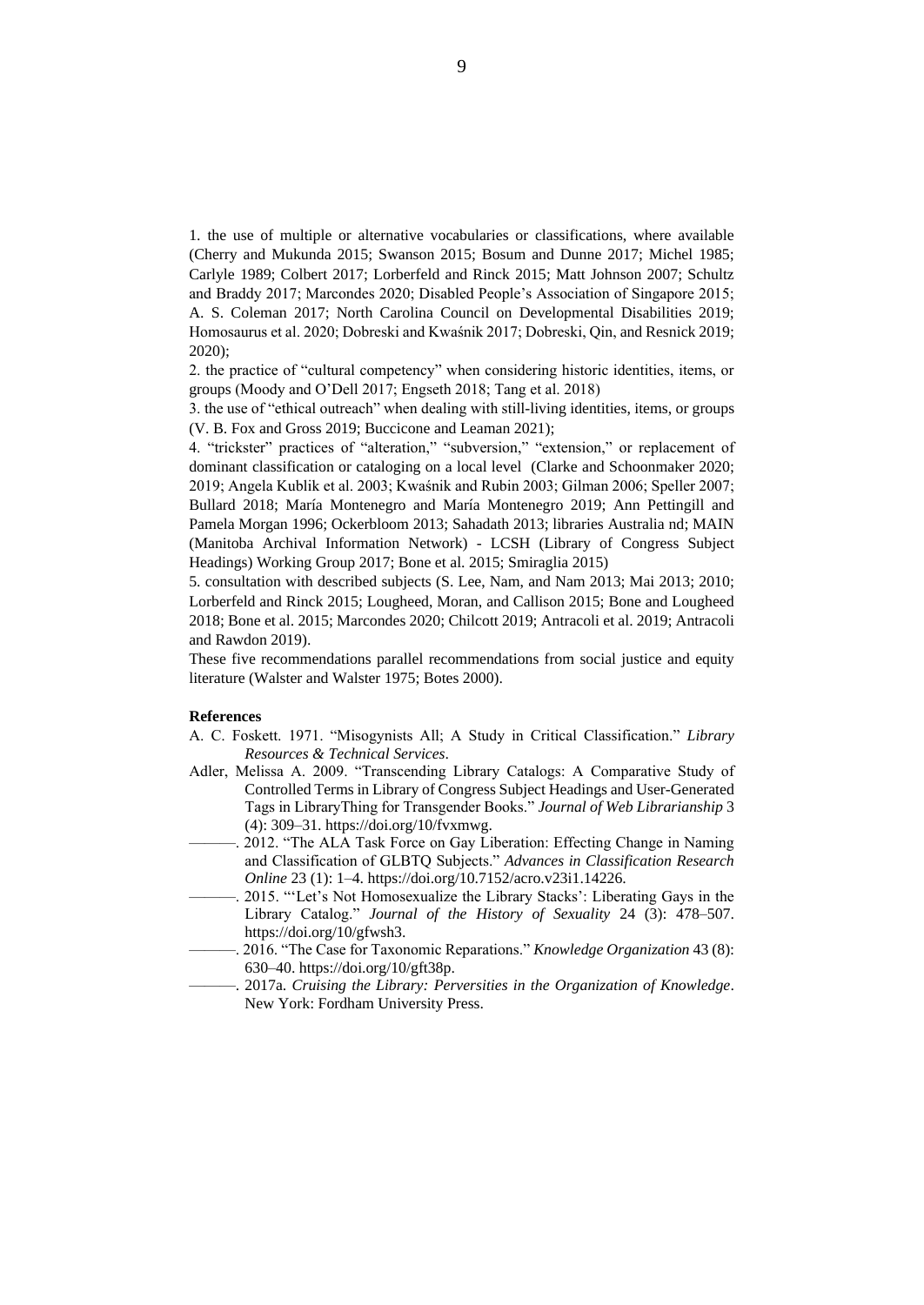-. 2017b. "Classification Along the Color Line: Excavating Racism in the Stacks." *Journal of Critical Library and Information Studies* 1 (1). https://doi.org/10/gdb8q3.

- Adler, Melissa A., Jeffrey T. Huber, and A. Tyler Nix. 2017. "Stigmatizing Disability: Library Classifications and the Marking and Marginalization of Books about People with Disabilities." *The Library Quarterly* 87 (2): 117–35. https://doi.org/10/gft4b3.
- Adler, Melissa A., and Joseph Tennis. 2013. "Toward a Taxonomy of Harm in Knowledge Organization Systems." *Knowledge Organization* 40 (4): 266–72.
- Aguilera, Jasmine. 2016. "Another Word for 'Illegal Alien' at the Library of Congress: Contentious." *The New York Times*, July 22, 2016, sec. U.S. https://www.nytimes.com/2016/07/23/us/another-word-for-illegal-alien-at-thelibrary-of-congress-contentious.html.
- American Alliance of Museums. 2000. "AAM Code of Ethics for Museums." https://www.aam-us.org/programs/ethics-standards-and-professionalpractices/code-of-ethics-for-museums/.
- American Library Association. 1997. "Code of Ethics of the American Library Association." American Library Association.
- ———. 2008. "Code of Ethics of the American Library Association." ALA Advocacy. January 22, 2008. http://www.ala.org/advocacy/sites/ala.org.advocacy/files/content/proethics/co deofethics/Code%20of%20Ethics%20of%20the%20American%20Library%2 0Association.pdf.
- 2019. "ALA Core Values of Librarianship." Text. Advocacy, Legislation  $\&$ Issues. January 2019. http://www.ala.org/advocacy/intfreedom/corevalues.
- Angela Kublik, Virginia Clevette, Dennis B. Ward, and Hope A. Olson. 2003. "Adapting Dominant Classifications to Particular Contexts." *Cataloging & Classification Quarterly*. https://doi.org/10.1300/j104v37n01\_03.
- Ann Pettingill and Pamela Morgan. 1996. "Building a Retrospective Multicultural Collection: A Practical Approach." *Collection Building*. https://doi.org/10.1108/01604959610126000.
- Antracoli, Alexis, Annalise Berdini, Kelly Bolding, Faith Charlton, Amanda Ferrara, Valencia Johnson, and Katy Rawdon. 2019. "Archives for Black Lives: Anti-Racist Descriptions." Philadelphia, USA: Archives for Black Lives in Philadelphia (A4BLiP).
- Antracoli, Alexis, and Katie Rawdon. 2019. "What's in a Name? Archives for Black Lives in Philadelphia and the Impact of Names and Name Authorities in Archival Description." In *Ethical Questions in Name Authority Control*, edited by Jane Sandberg, 307–36. Sacramento, CA: Library Juice Press.
- Arastoopoor, Sholeh, and Fatemeh Ahmadinasab. 2019. "From Personal to Corporate and from Names to Titles: The Challenges of Iranian Scholars with Scientific Publications." In *Ethical Questions in Name Authority Control*, edited by Jane Sandberg, 215–42. Sacramento, CA: Library Juice Press.
- Avila, Daniel MARTÍNEZ, and José Augusto CHAVES Guimarães. 2013. "Library Classifications Criticisms: Universality, Poststructuralism and Ethics." . *. ISSN*, 6.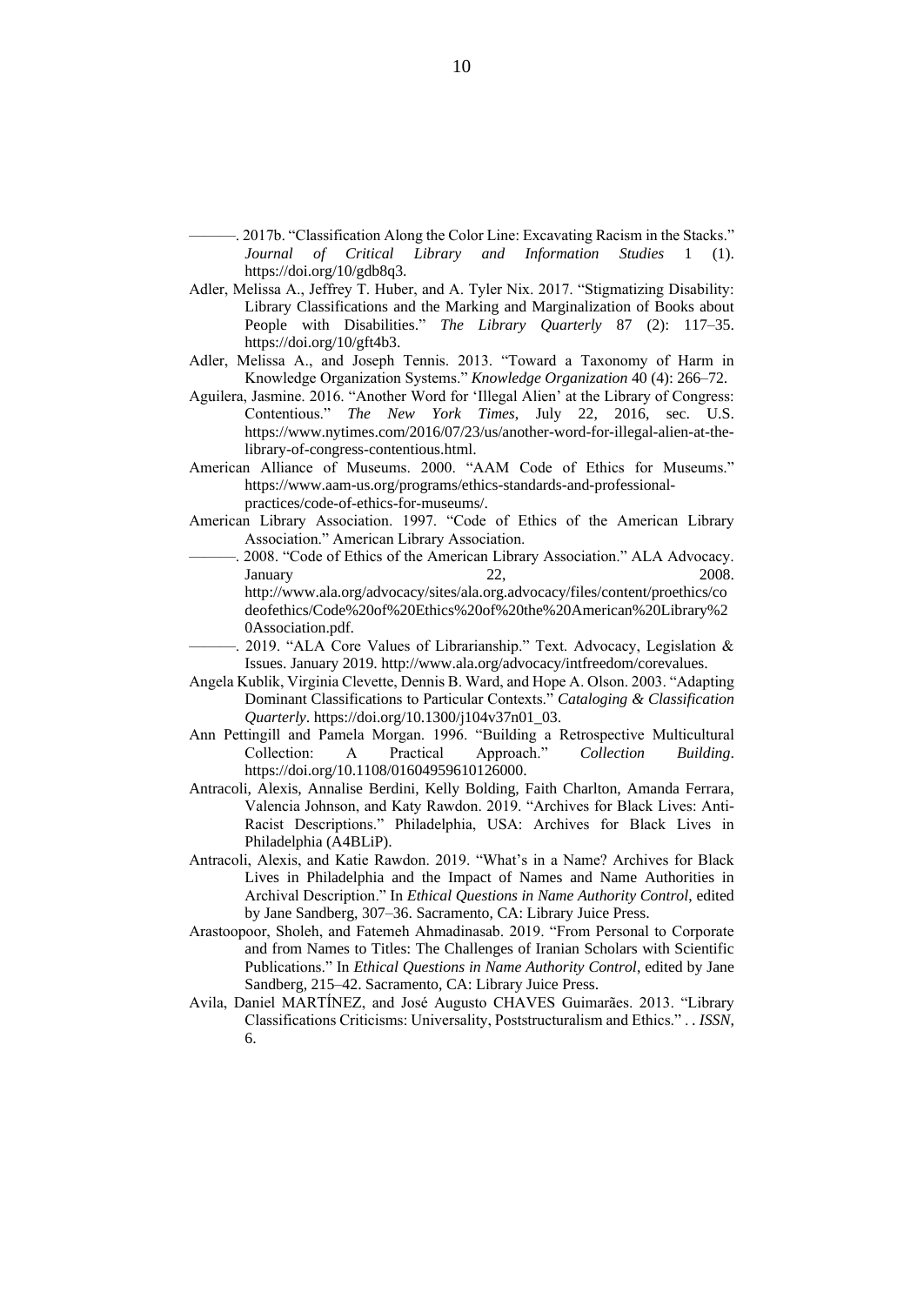- Bardenheier, Penelope, Elizabeth H. Wilkinson, and Te Aupōuri) Hēmi Dale (Te Rarawa. 2015. "Ki Te Tika Te Hanga, Ka Pakari Te Kete: With the Right Structure We Weave a Strong Basket." *Cataloging & Classification Quarterly* 53 (5–6): 496–519. https://doi.org/10.1080/01639374.2015.1008716.
- Bastian, Jeannette A. 2020. "Radical Recordkeeping: How Community Archives Are Changing How We Think About Records." In *Libraries and Archives in the Digital Age*, edited by Susan L. Mizruchi, 69–82. Cham: Springer International Publishing. https://doi.org/10.1007/978-3-030-33373-7\_7.
- Bates, Jo, and Jennifer Rowley. 2011. "Social Reproduction and Exclusion in Subject Indexing: A Comparison of Public Library OPACs and LibraryThing Folksonomy." *Journal of Documentation* 67 (3): 431–48. https://doi.org/10/bg43vm.
- Beak, Jihee. 2015. "Where Is Childrens' Voice in KO?" *Knowledge Organization* 42 (5): 284–89. https://doi.org/10.5771/0943-7444-2015-5-284.
- Beall, Jeffrey. 2006. "Ethnic Groups and Library of Congress Subject Headings." *Colorado Libraries* 32 (4): 36–44.
- Beemyn, Genny, ed. 2019. *Trans People in Higher Education*. Albany, NY: SUNY Press.
- Berman, Sanford. 1971. *Prejudices and Antipathies: A Tract on the LC Subject Heads Concerning People*.
- ———. 1981. *Joy of Cataloging*. Oryx Press. https://agris.fao.org/agrissearch/search.do?recordID=US201300399304.
- ———. 2005. "Classism in the Stacks: Libraries and Poor People." *Counterpoise* 9 (3): 51–55.
- ———. 2007. "Classism in the Stacks: Libraries and Poverty." *Journal of Information Ethics* 16 (1): 103–10. https://doi.org/10.3172/JIE.16.1.103.
- -. 2016. "Personal LCSH Scorecard." Sanford Berman.
- Berman, Sanford, and Tina Gross. 2017. "Expand, Humanize, Simplify: An Interview with Sandy Berman." *Cataloging & Classification Quarterly* 55 (6): 347–60. https://doi.org/10.1080/01639374.2017.1327468.
- Biswas, Paromita. 2018. "Rooted in the Past: Use of 'East Indians' in Library of Congress Subject Headings." *Cataloging & Classification Quarterly* 56 (1): 1– 18. https://doi.org/10/gg9cbm.
- Bledsoe, Kara. 2018. "What Dorothy Porter's Life Meant for Black Studies." JSTOR Daily. August 22, 2018. https://daily.jstor.org/what-dorothy-porters-life-meantfor-black-studies/.
- Bone, Christine, and Brett Lougheed. 2018. "Library of Congress Subject Headings Related to Indigenous Peoples: Changing LCSH for Use in a Canadian Archival Context." *Cataloging & Classification Quarterly* 56 (1): 83–95. https://doi.org/10/ggrdrj.
- Bone, Christine, Brett Lougheed, Camille Callison, Janet LaFrance, and Terry Reilly. 2015. "Changes to Library of Congress Subject Headings Related to Indigenous Peoples: For Use in the AMA MAIN Database." https://doi.org/10/gg9cbv.
- Bosum, Annie, and Ashley Dunne. 2017. "Implementing the Brian Deer Classification Scheme for Aanischaaukamikw Cree Cultural Institute." *Collection*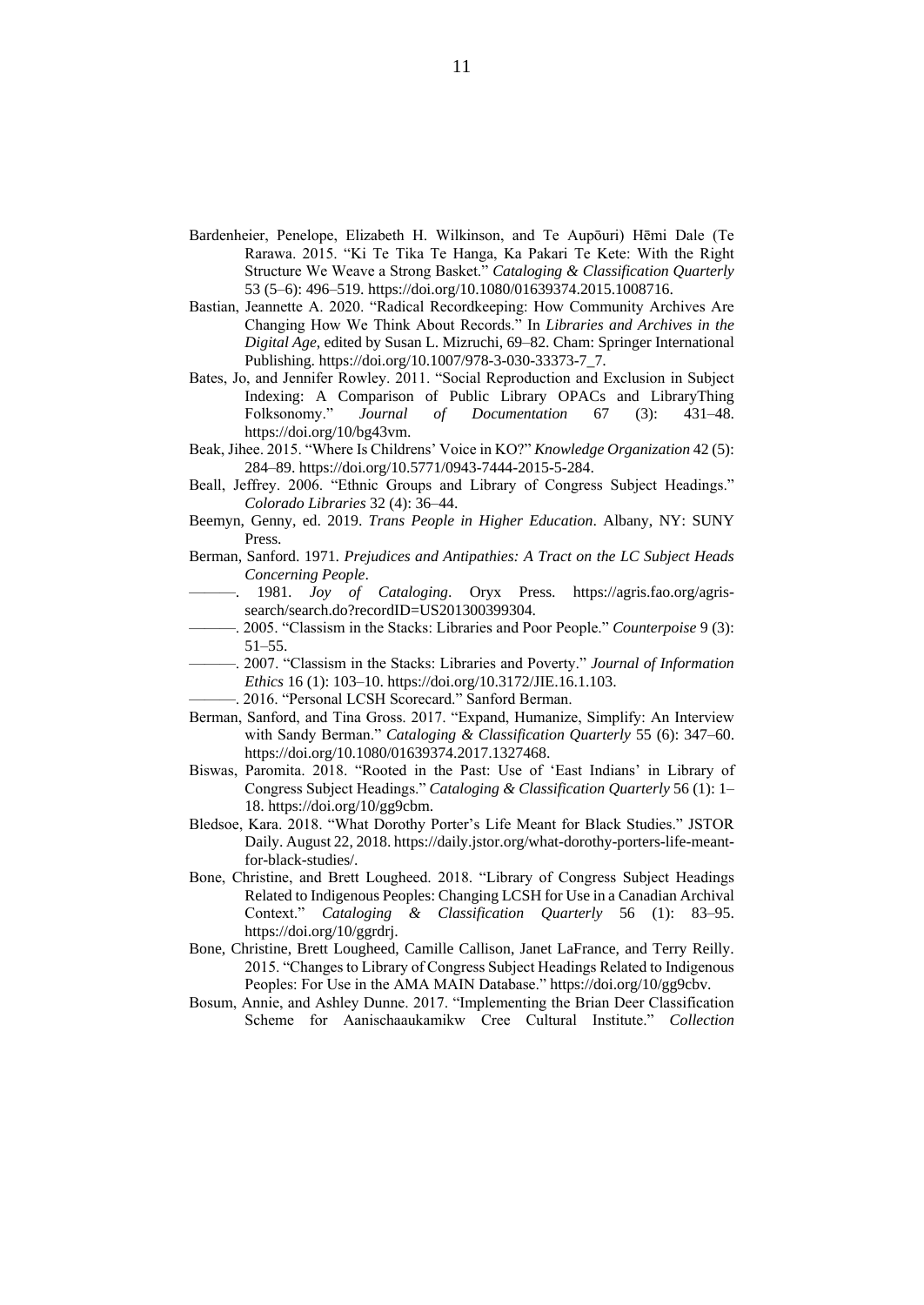*Management* 42 (3/4): 280–93. https://doi.org/10.1080/01462679.2017.1340858.

- Botes, Annatjie. 2000. "A Comparison between the Ethics of Justice and the Ethics of Care." *Journal of Advanced Nursing* 32 (5): 1071–75. https://doi.org/10.1046/j.1365-2648.2000.01576.x.
- Bowers, Jennifer, Katherine Crowe, and Peggy Keeran. 2017. "'If You Want the History of a White Man, You Go to the Library' : Critiquing Our Legacy, Addressing Our Library Collections Gaps." *Collection Management* 42 (3–4): 159–79. https://doi.org/10.1080/01462679.2017.1329104.
- Brilmyer, Gracen. 2018a. "Archival Assemblages: Applying Disability Studies' Political/Relational Model to Archival Description." *Archival Science* 18 (2): 95–118. https://doi.org/10/gfzrst.
- ———. 2018b. "Why Disability Studies for Archives?" *UCLA Center for the Study of Women* (blog). July 13, 2018. https://csw.ucla.edu/2018/07/13/why-disabilitystudies-for-archives/.
- ———. 2020. "Towards Sickness: Developing a Critical Disability Archival Methodology." *Journal of Feminist Scholarship* 17 (17). https://doi.org/10.23860/jfs.2020.17.03.
- Broadley, Sawyer, and Jill Baron. 2019. *Change the Subject*. Dartmouth, New Hampshire. https://sites.dartmouth.edu/changethesubject/about/.
- Brook, Freeda, David Ellenwood, and Althea Eannace Lazzaro. 2015. "In Pursuit of Antiracist Social Justice: Denaturalizing Whiteness in the Academic Library." *Library Trends* 64 (2): 246–84. https://doi.org/10/f8bv9g.
- Broughton, Vanda, and Elizabeth Lomas. 2020. "Philosophical Foundations for the Organization of Religious Knowledge: Irreconcilable Diversity or a Unity of Purpose?" *Knowledge Organization* 47 (5): 21.
- Buccicone, Whitney A., and Kristin Browning Leaman. 2021. "More than Meets the Eye: Technical Services Work as Outreach." In *Advances in Library Administration and Organization*, edited by Samantha Schmehl Hines, 21–29. Emerald Publishing Limited. https://doi.org/10.1108/S0732- 067120210000042004.
- Budd, John M. 2006. "Toward a Practical and Normative Ethics for Librarianship." *Library Quarterly* 76 (3): 251–69. https://doi.org/10.1086/511140.
- Bullard, Julia. 2018. "Complex Decisions: Overturning the Rules to Create Inclusive Systems." *Catalogue & Index*, no. 191 (June): 16–19.
- Bullard, Julia, Amber Dierking, and Avi Grundner. 2020. "Centring LGBT2QIA+ Subjects in Knowledge Organization Systems." *Knowledge Organization* 47 (5): 393–403. https://doi.org/10.5771/0943-7444-2020-5-393.
- Canadian Federation of Library Associations. 2019. "Code of Ethics." June 7, 2019. http://cfla-fcab.ca/en/guidelines-and-position-papers/attachment/code-ofethics/.

Capek, Mary Ellen S., ed. 1987. "A Women's Thesaurus." Harper & Row Publishers.

Carlyle, Allyson. 1989. "Matching LCSH and User Vocabulary in the Library Catalog." *Cataloging & Classification Quarterly* 10 (1–2): 37–63. https://doi.org/10.1300/J104v10n01\_04.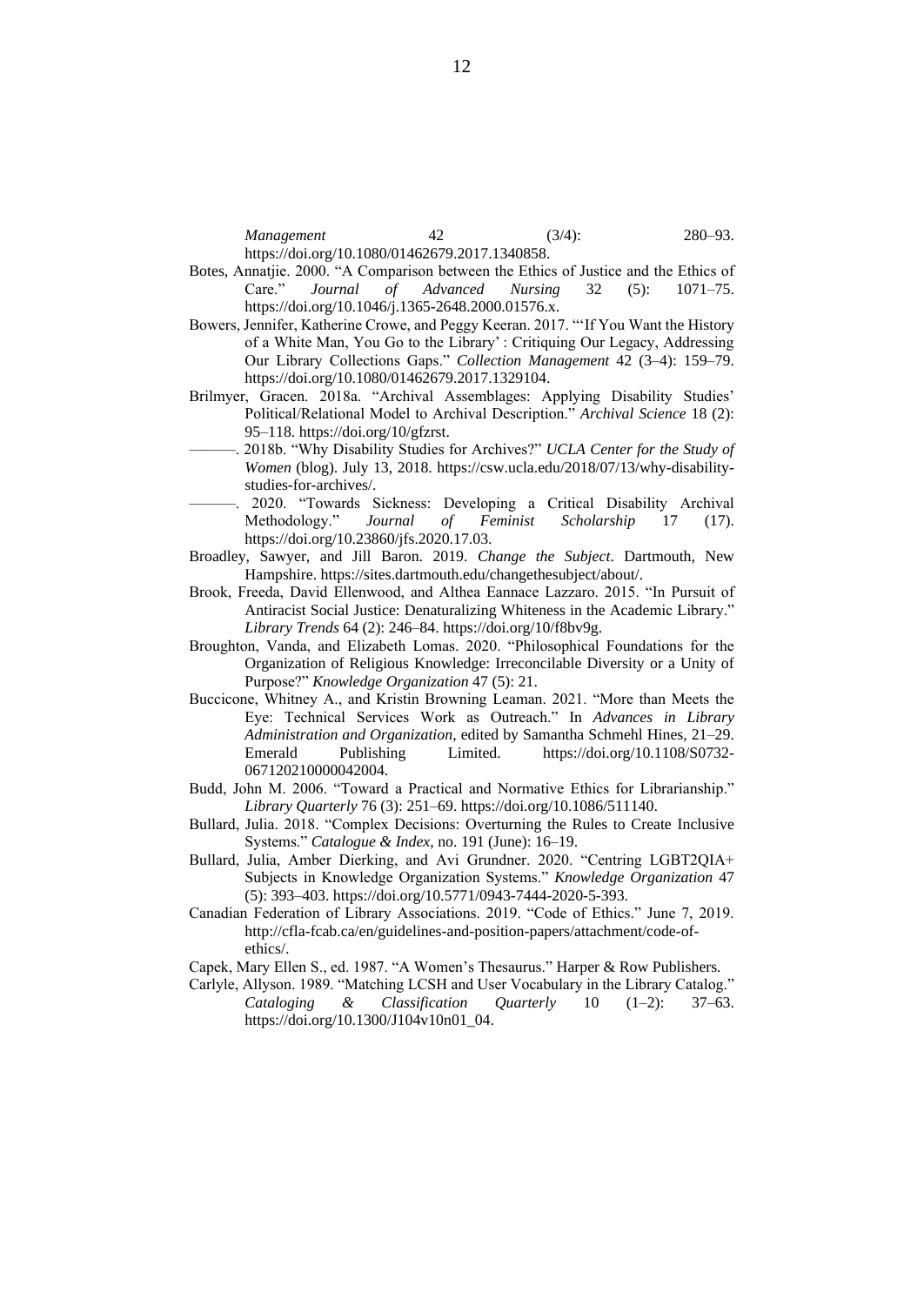- Caswell, Michelle. 2019. "Dusting for Fingerprints: Introducing Feminist Standpoint Appraisal." *Journal of Critical Library and Information Studies* Special Edition "Radical Empathy in Archival Practice" (1): 1–36.
- Caswell, Michelle, and Marika Cifor. 2016. "From Human Rights to Feminist Ethics: Radical Empathy in the Archives." *Archivaria* 81 (Spring): 24–43.
- 2019. "Neither A Beginning Nor An End: Applying An Ethics of Care to Digitizing Archival Collections in South Asia." In *The Routledge International Handbook of New Digital Practices in Galleries, Libraries, Archives, Museums and Heritage Sites*, edited by Hannah Lewi, Wally Smith, Dirk von Lehn, and Steven Cooke, 530. New York: Routledge.
- Caswell, Michelle, Joyce Gabiola, Jimmy Zavala, Gracen Brilmyer, and Marika Cifor. 2018. "Imagining Transformative Spaces: The Personal–Political Sites of Community Archives." *Archival Science* 18 (1): 73–93. https://doi.org/10/gf4gqt.
- Chan, Lois Mai, and Athena Salaba. 2016. *Cataloging and Classification: An Introduction*. Fourth edition. Lanham, Maryland: Rowman & Littlefield Publishers.
- Chartered Institute of Library and Information Professionals. 2018. "CILIP Ethical Framework." Chartered Institute of Library and Information Professionals.
- Chatman, Elfreda A. 1996. "The Impoverished Life-World of Outsiders." *Journal of the American Society for Information Science* 47 (3): 193–206. https://doi.org/10/d458f5.
- Cherry, Alissa, and Keshav Mukunda. 2015. "A Case Study in Indigenous Classification: Revisiting and Reviving the Brian Deer Scheme." *Cataloging & Classification Quarterly* 53 (5–6): 548–67. https://doi.org/10/gf4f8j.
- Chilcott, Alicia. 2019. "Towards Protocols for Describing Racially Offensive Language in UK Public Archives." *Archival Science* 19 (4): 359–76. https://doi.org/10.1007/s10502-019-09314-y.
- Christensen, Ben. 2008. "Minoritization vs. Universalization: Lesbianism and Male Homosexuality in LCSH and LCC." *Knowledge Organization* 35 (4): 229–38. https://doi.org/10/ggcjs6.
- Cifor, Marika, and Anne J. Gilliland. 2016. "Affect and the Archive, Archives and Their Affects: An Introduction to the Special Issue." *Archival Science* 16 (1): 1–6. https://doi.org/10/gf4gqw.
- Clarke, Rachel Ivy, and Sayward Schoonmaker. 2019. "Metadata for Diversity: Identification and Implications of Potential Access Points for Diverse Library Resources." *Journal of Documentation* 76 (1): 173–96. https://doi.org/10.1108/JD-01-2019-0003.
- ———. 2020. "The Critical Catalog: Library Information Systems, Tricksterism, and Social Justice." In *Proceedings of the 2020 CHI Conference on Human Factors in Computing Systems*, 1–13. CHI '20. New York, NY, USA: Association for Computing Machinery. https://doi.org/10.1145/3313831.3376307.
- Claudia Card and Lorraine Code. 1992. "What Can She Know? Feminist Theory and the Construction of Knowledge." The Philosophical Review. Construction of Knowledge." *The Philosophical Review*. https://doi.org/10.2307/2186072.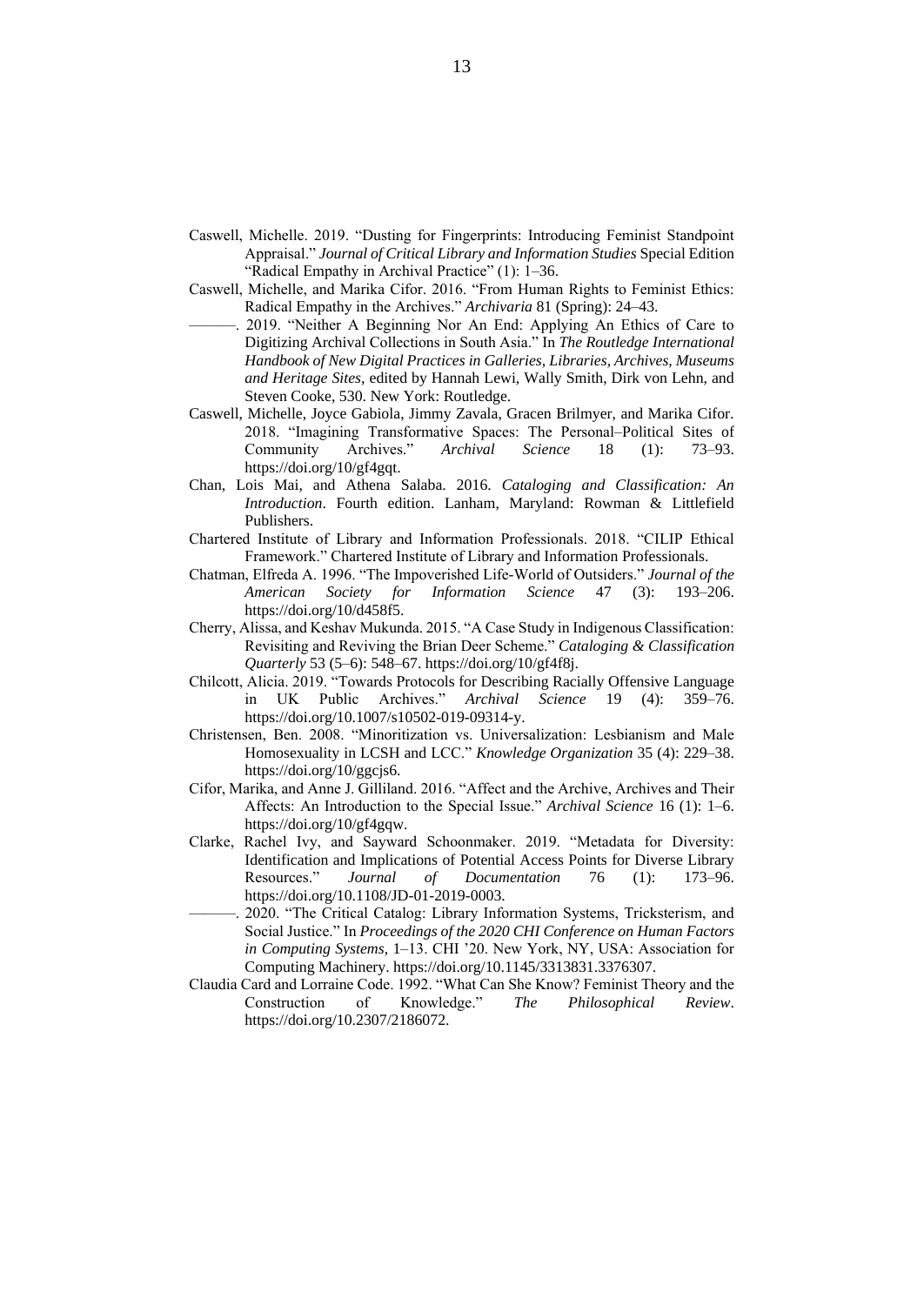- Cohen, Ahava. 2019. "Free to Be… Only He or She: Overcoming Obstacles to Accurately Recording Gender Identity in a Highly-Gendered Language." In *Ethical Questions in Name Authority Control*, edited by Jane Sandberg, 133– 54. Sacramento, CA: Library Juice Press.
- Colbert, J.L. [ORCID: 0000-0001-5733-5168]. 2017. "GLBT Controlled Vocabularies and Classification Schemes." ALA. http://www.ala.org/rt/sites/ala.org.rt/files/content/Accessibility/GLBT Controlled Vocabularies and Classification Schemes.pdf.
- Coleman, Anita. 2020. "Using the Anti-Racism Digital Library and Thesaurus to Understand Information Access, Authority, Value and Privilege." *Theological Librarianship* 13 (1): 1–12. https://doi.org/10.31046/tl.v13i1.560.
- Coleman, Anita S. 2017. "Anti-Racism Digital Library Glossary." Dr. Anita S. Coleman. https://sacred.omeka.net/glossary.
- Cook. 2020. "Online Instruction Resources: Digital Repositories for Book History Teaching, Research, & More." The Bibliographical Society of America. March 23, 2020. https://bibsocamer.org/news/online-instruction-resources-digitalrepositories-for-book-history-teaching-more/.
- Copeland, Clayton A. 2011. "Library and Information Center Accessibility: The Differently-Able Patron's Perspective." *Technical Services Quarterly* 28 (2): 223–41. https://doi.org/10.1080/07317131.2011.546281.
- Correa, Eda M., and Nashieli Marcano. 2009. "Bibliographic Description and Practices for Providing Access to Spanish Language Materials." *Technical Services Quarterly* 26 (4): 299–312. https://doi.org/10.1080/07317130802679108.
- CritLib.org. 2020. "Recommended Resources." *Critlib: Critical Librarianship, in Real Life & on the Twitter* (blog). October 29, 2020. http://critlib.org/recommendedreadings/.
- Culbertson, Rebecca, and Brian E. C. Schottlaender. 2020. "The History and Development of the Program for Cooperative Cataloging." *Cataloging & Classification Quarterly* 58 (3–4): 248–56. https://doi.org/10/gg3vt4.
- Dali, Keren, and Nadia Caidi, eds. 2021. *Humanizing LIS Education and Practice: Diversity by Design*. Milton Park, Abington, Oxon ; New York, NY: Routledge.
- Day, Ronald E. 2015. "Information Ethics: Normative and Critical Perspectives." In *LOGEION*, 2:33–46. Rio de Janeiro: Universidade Federal.
- Day, Ronald E. 2020. "Redirecting Library and Documentary Affects: From Libraries to 'Liferaries.'" *Library Trends* 68 (3): 379–89. https://doi.org/10/ggrdrx.
- Deodato, Joseph. 2010. "Deconstructing the Library with Jacques Derrida: Creating Space for the 'Other' in Bibliographic Description and Classification." In , 75– 87.
- Desale, Sanjay K., and Rajendra M. Kumbhar. 2013. "Research on Automatic Classification of Documents in Library Environment: A Literature Review." *Knowledge Organization* 40 (5): 295–304. https://doi.org/10.5771/0943-7444- 2013-5-295.
- Dewey, Melvil. 1876. *A Classification and Subject Index for Cataloguing and Arranging the Books and Pamphlets of a Library.* Hartford, CT: Case, Lockwood & Brainard Company. https://hdl.handle.net/2027/miun.aey7382.0001.001.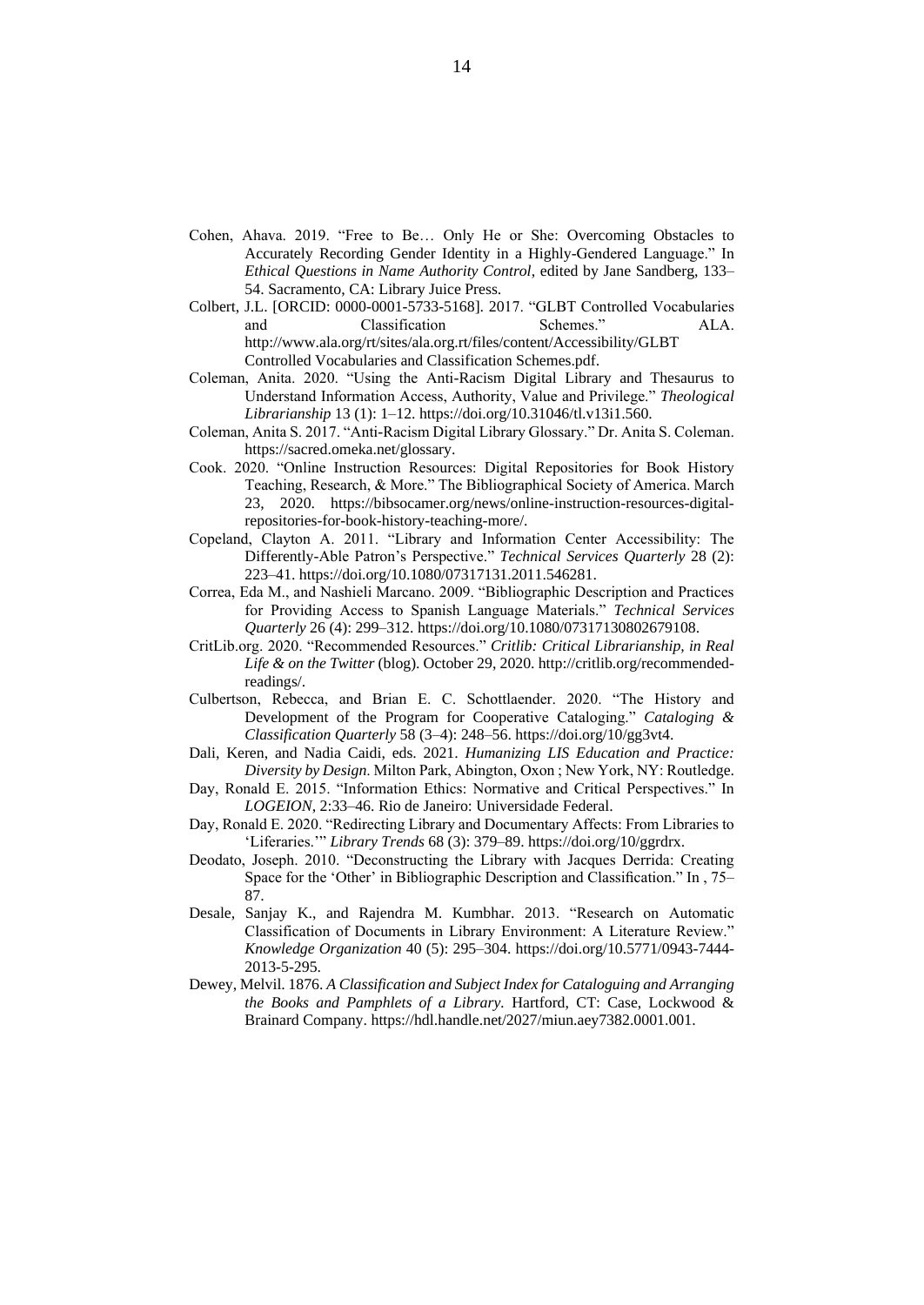- Diao, Junli. 2015. "'Fu Hao,' 'Fu Hao,' 'FuHao,' or 'Fu Hao'? A Cataloger's Navigation of an Ancient Chinese Woman's Name." *Cataloging & Classification Quarterly* 53 (1): 71–87. https://doi.org/10.1080/01639374.2014.935543.
- 2018. "Conceptualizations of Catalogers' Judgment through Content Analysis: A Preliminary Investigation." *Cataloging & Classification Quarterly* 56 (4): 298–316. https://doi.org/10.1080/01639374.2017.1393782.
- Diao, Junli, and Haiyun Cao. 2016. "Chronology in Cataloging Chinese Archaeological Reports: An Investigation of Cultural Bias in the Library of Congress Classification." *Cataloging & Classification Quarterly* 54 (4): 244–62. https://doi.org/10.1080/01639374.2016.1150931.
- Disabled People's Association of Singapore. 2015. *Glossary of Disability Terminology*. Singapore: Disabled People's Association of Singapore. https://www.dpa.org.sg/wp-content/uploads/2015/10/DPA-Disability-Glossary-FINAL.pdf.
- Dobreski, Brian, and Barbara Kwaśnik. 2017. "Changing Depictions of Persons in Library Practice: Spirits, Pseudonyms, and Human Books." *KO KNOWLEDGE ORGANIZATION* 44 (8): 656–67. https://doi.org/10.5771/0943-7444-2017-8- 656.
- Dobreski, Brian, Jian Qin, and Melisa Resnick. 2019. "The Use of Multiple Subject Languages in Capturing Shifting Contexts around Historical Collections." Presentation presented at the North American Symposium on Knowledge Organization, Philadelphia, USA, June 12. http://www.iskocus.org/nasko2019 program.php.
- Dobreski, Brian, Jian Qin, and Melissa Resnick. 2020. "Depicting Historical Persons and Identities: A Faceted Approach." *KNOWLEDGE ORGANIZATION* 47 (8): 668–79. https://doi.org/10.5771/0943-7444-2020-8-668.
- Dong-Geun, Oh, and Yeo Ji-Suk. 2001. "Suggesting an Option for DDC Class Religion (200) for Nations in Which Religious Diversity Predominates," 10.
- Duarte, Marisa Elena, and Miranda Belarde-Lewis. 2015. "Imagining: Creating Spaces for Indigenous Ontologies." *Cataloging & Classification Quarterly* 53 (5–6): 677–702. https://doi.org/10.1080/01639374.2015.1018396.
- Dudley, Michael Q. 2017. "A Library Matter of Genocide: The Library of Congress and the Historiography of the Native American Holocaust." *International Indigenous Policy Journal* 8 (2). https://doi.org/10/ggxj6d.
- Dunsire, Gordon. 2018. "Ethical Issues in Catalogue Content Standards." *Catalogue & Index*, no. 191 (June): 11–15.
- El Hadi, Widad Mustafa. 2019. "Cultural Frames of Ethics, a Challenge for Information and Knowledge Organization." *Zagadnienia Informacji Naukowej - Studia Informacyjne* 57 (2(114)): 23–39. https://doi.org/10/ggrdrk.
- Engseth, Ellen. 2018. "Cultural Competency: A Framework for Equity, Diversity, and Inclusion in the Archival Profession in the United States." *The American Archivist* 81 (2): 460–82. https://doi.org/10.17723/0360-9081-81.2.460.
- Fagan, Jody Condit. 2010. "Usability Studies of Faceted Browsing: A Literature Review." Information Technology and Libraries 29 (2): 58. Review." *Information Technology and Libraries* 29 (2): 58. https://doi.org/10.6017/ital.v29i2.3144.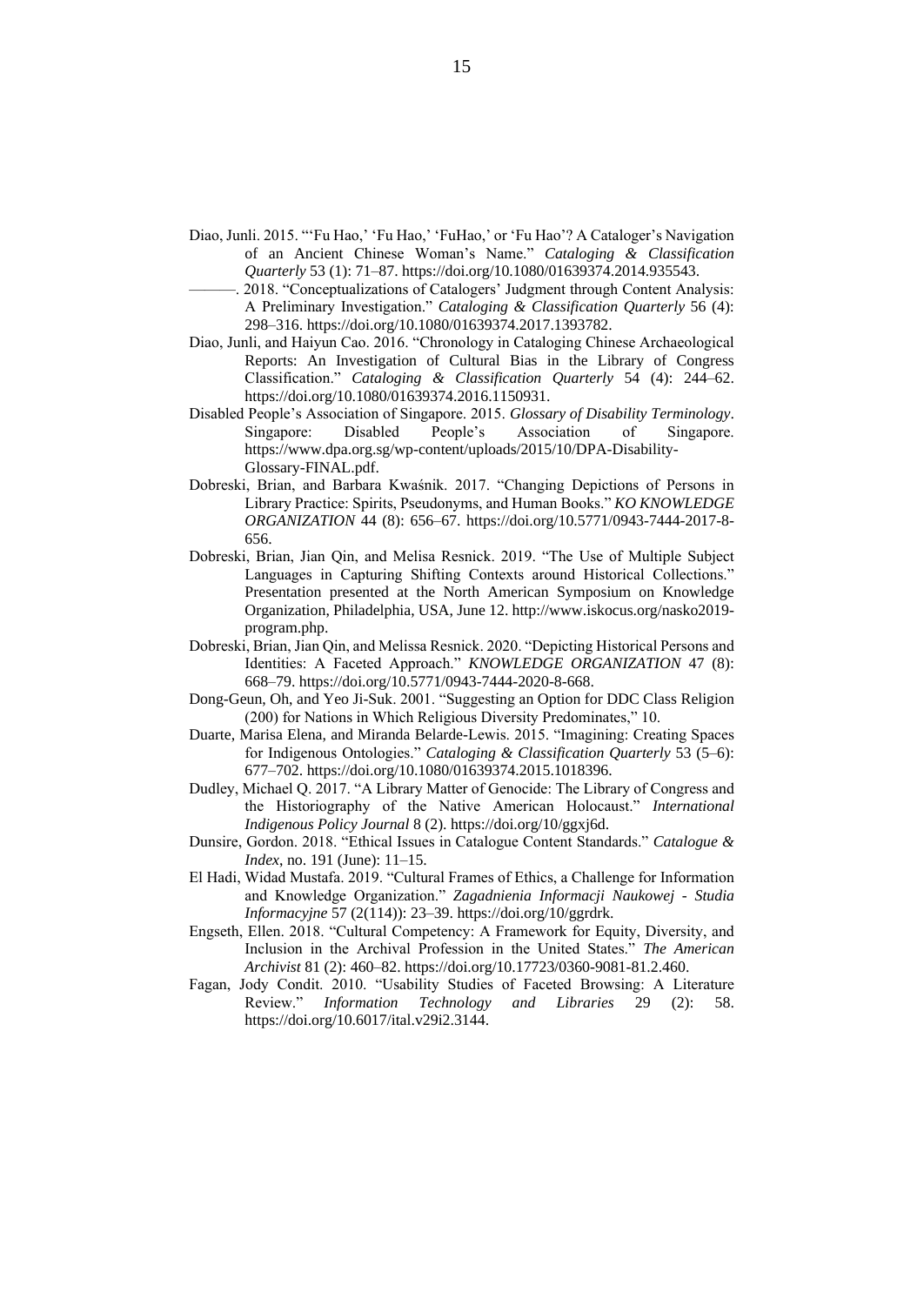- Fallis, Don. 2007. "Information Ethics for Twenty‐first Century Library Professionals." Edited by Kenneth Einar Himma. *Library Hi Tech* 25 (1): 23–36. https://doi.org/10.1108/07378830710735830.
- Farkas, Meredith. 2017. "Never Neutral: Critical Librarianship and Technology." *American Libraries Magazine* (blog). January 3, 2017. https://americanlibrariesmagazine.org/2017/01/03/never-neutral-critlibtechnology/.
- Farrell, Betty, Maria Medvedeva, and Cultural Policy Center. 2010. *Demographic Transformation and the Future of Museums*. Washington, DC: AAM Press. https://www.aam-us.org/wp-content/uploads/2017/12/Demographic-Changeand-the-Future-of-Museums.pdf.
- Fox, Melodie J. 2016a. "Legal Discourse's Epistemic Interplay with Sex and Gender Classification in the Dewey Decimal Classification System." *Library Trends* 64 (4): 687–713. https://doi.org/10/gfskbp.
	- ———. 2016b. "Subjects in Doubt: The Ontogeny of Intersex in the Dewey Decimal Classification." *Knowledge Organization* 43 (8): 581–93. https://doi.org/10.5771/0943-7444-2016-8-581.
- Fox, Melodie J., and Austin Reece. 2012. "Which Ethics? Whose Morality?: An Analysis of Ethical Standards for Information Organization." *Knowledge Organization* 39 (5): 377–83. https://doi.org/10.5771/0943-7444-2012-5-377.
- Fox, Violet B., and Tina Gross. 2019. "Authority Work as Outreach." In *Ethical Questions in Name Authority Control*, edited by Jane Sandberg, 337–51. Sacramento, CA: Library Juice Press.
- Fox, Violet B., and Kelly Swickard. 2019. "'My Zine Life Is My Private Life': Reframing Authority Control from Detective Work to an Ethic of Care." In *Ethical Questions in Name Authority Control*, edited by Jane Sandberg, 9–24. Sacramento, CA: Library Juice Press.
- Galvan, Angela. 2015. "Soliciting Performance, Hiding Bias: Whiteness and Librarianship." *In the Library with the Lead Pipe* (blog). June 3, 2015. http://www.inthelibrarywiththeleadpipe.org/2015/soliciting-performancehiding-bias-whiteness-and-librarianship/.
- Gardner, Sue Ann. 2021. "Cresting toward the Sea Change: Literature Review of Cataloging and Classification 2009-10." *Faculty Publications, UNL Libraries*, 265.
- Gilman, Isaac. 2006. "From Marginalization to Accessibility: Classification of Indigenous Materials." *Faculty Scholarship (PUL)*, March.
- Gough, Cal, and Ellen Greenblatt, eds. 1990. *Gay and Lesbian Library Service*. Jefferson, North Carolina: McFarland & Company.
- Green, Rebecca. 2015. "Indigenous Peoples in the U.S., Sovereign Nations, and the DDC." *KNOWLEDGE ORGANIZATION* 42 (4): 211–21. https://doi.org/10/gg9cbq.
- Greenblatt, Ellen. 1990. "Homosexuality: The Evolution of a Concept in the Library of Congress Subject Headings." In *Gay and Lesbian Library Service*, edited by Cal Gough and Ellen Greenblatt. Jefferson, North Carolina: McFarland & Company.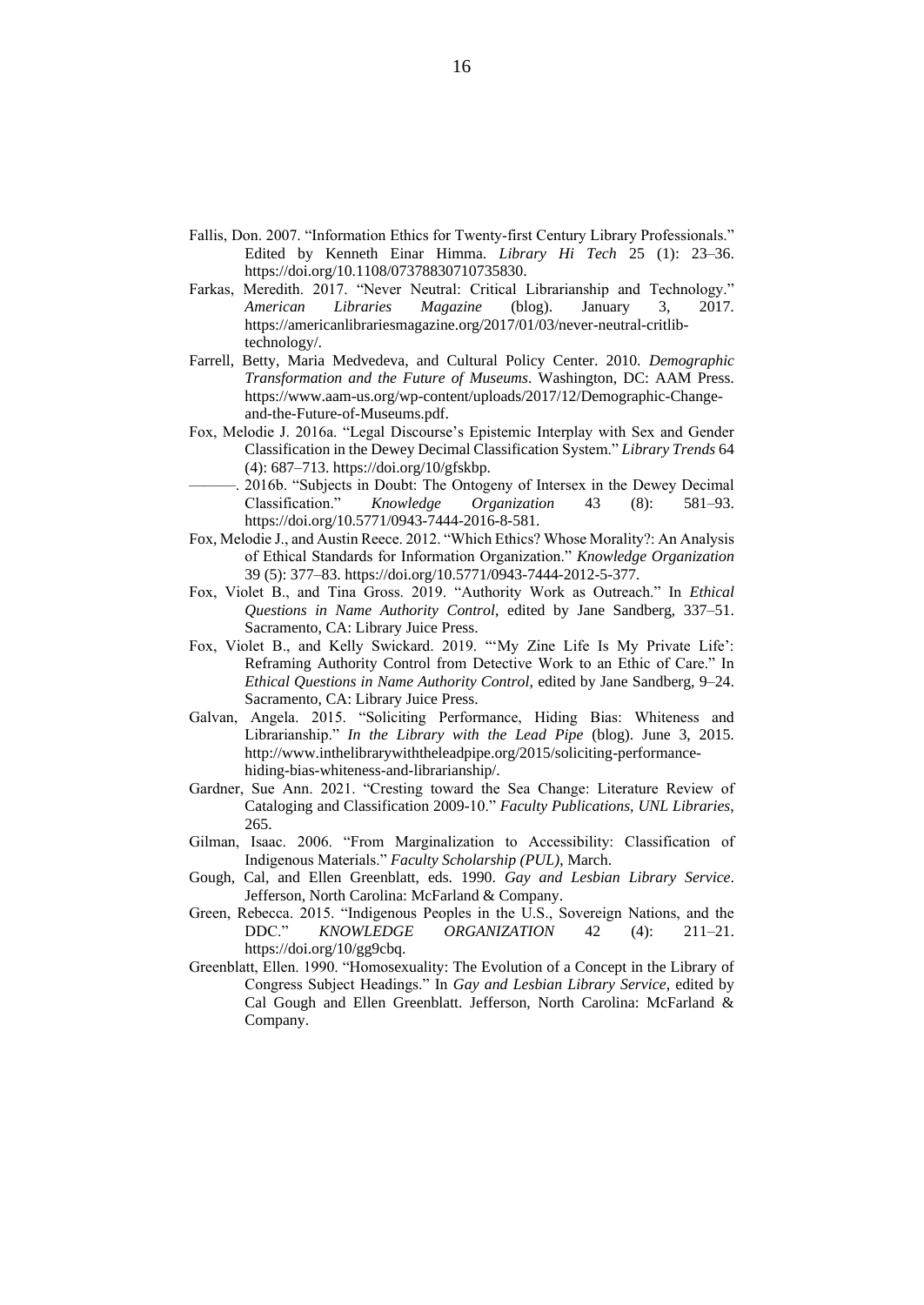- -. 2011. "The Treatment of LGBTIQ Concepts in the Library of Congress Subject Headings." In *Serving LGBTIQ Library and Archives Users: Essays on Outreach, Service, Collections and Access*, edited by Ellen Greenblatt, 212–28. Jefferson, North Carolina: McFarland & Company, Inc., Publishers.
- Gregor, Dorothy, and Carol Mandel. 1991. "Cataloging Must Change!" *Library Journal* 116 (6): 42–47.
- Gross, Tina, Arlene G. Taylor, and Daniel N. Joudrey. 2015. "Still a Lot to Lose: The Role of Controlled Vocabulary in Keyword Searching." *Cataloging & Classification Quarterly* 53 (1): 1–39. https://doi.org/10/gft4kq.
- Guimarães, José Augusto Chaves, Fabio Assis Pinho, Daniel Martinez-Avila, D. Grant Campbell, and Francisco Nascimento. 2017. "Knowledge Organization and the Power to Name: LGBTQ Terminology and the Polyhedron of Empowerment." *NASKO* 6: 67–73.
- Hamer, Judah S. 2003. "Coming-out: Gay Males' Information Seeking." *School Libraries Worldwide*, 73–89.
- Helton, Laura E. 2019. "On Decimals, Catalogs, and Racial Imaginaries of Reading." *PMLA* 134 (1): 99–120. https://doi.org/10.1632/pmla.2019.134.1.99.
- Hobart, Elizabeth. 2020. "Antiracism in the Catalog: An Analysis of Records." *College & Research Libraries News* 81 (8): 378–81. https://doi.org/10.5860/crln.81.8.378.
- Hollich, Shanna. 2020. "What It Means for a Disabled Librarian to 'Pass':" *The International Journal of Information, Diversity, & Inclusion (IJIDI)* 4 (1): 94– 106. https://doi.org/10.33137/ijidi.v4i1.32440.
- Holloway, Steven W. 2018. "LCSH in the Southern Levant\*." *Cataloging & Classification Quarterly* 56 (7): 571–91. https://doi.org/10/gg9cbn.
- Homan, Philip A. 2012. "Library Catalog Notes for 'Bad Books': Ethics vs. Responsibilities." *Knowledge Organization* 39 (5): 347–55. https://doi.org/10.5771/0943-7444-2012-5-347.
- Homosaurus Editorial Board. 2020. "Homosaurus Queer Classification Lit Review."
- Homosaurus, K. J. Rawson, Marika Cifor, Clair Kronk, Chloe Noland, Amber Billey, Walter "Cat" Walker, Jack van der Wel, Brian M. Watson, and Jay L. Colbert. 2020. "Homosaurus: An International LGBTQ Linked Data Vocabulary." Homosaurus Vocabulary Site. 2020. http://homosaurus.org/.
- Howard, Sara A., and Steven A. Knowlton. 2018. "Browsing through Bias: The Library of Congress Classification and Subject Headings for African American Studies and LGBTQIA Studies." *Library Trends* 67 (1): 74–88. https://doi.org/10/gfx5v5.
- Huber, Jeffrey T., and Mary L. Gillaspy. 1998. "Social Constructs and Disease: Implications for a Controlled Vocabulary for HIV/AIDS(\*)." *Library Trends*  $47$  (2). https://proxyiub.uits.iu.edu/login?url=https://search.ebscohost.com/login.aspx

?direct=true&db=aph&AN=1560921&site=ehost-live&scope=site.

- Hudon, Michèle. 2010. "Teaching Classification, 1990–2010." *Cataloging & Classification Quarterly* 48 (1): 64–82. https://doi.org/10/bj9hzf.
	- 2011. "Teaching Classification in the 21st Century," 10.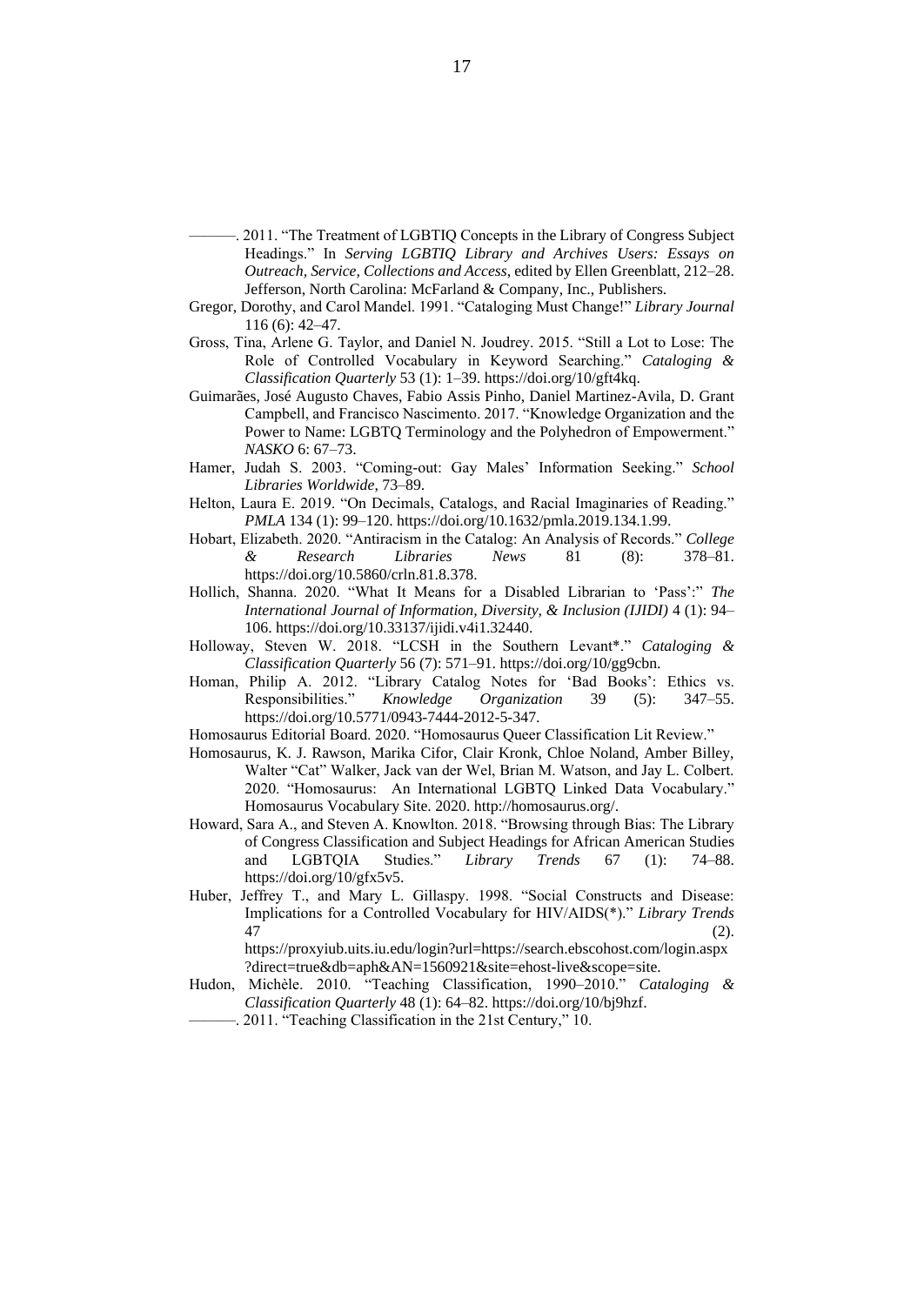- Hughes, Heather K., and Katherine M. Crowe. 2019. "Cataloging Kurdistan: Imagining Liberated Geographies." In *Ethical Questions in Name Authority Control*, edited by Jane Sandberg, 99–110. Sacramento, CA: Library Juice Press.
- Hunger, Homelessness, and Poverty Task Force. 2005. "Implementing ALA's Poor People's Policy." *Retrieved June* 11: 2008.
- Hursthouse, Rosalind, and Glen Pettigrove. 2018. "Virtue Ethics." In *The Stanford Encyclopedia of Philosophy*, edited by Edward N. Zalta, Winter 2018. Metaphysics Research Lab, Stanford University. https://plato.stanford.edu/archives/win2018/entries/ethics-virtue/.
- Idrees, Haroon. 2011. "Classification of Library Materials on Islam: A Literature Survey." *OCLC Systems & Services: International Digital Library Perspectives* 27 (2): 124–45. https://doi.org/10.1108/10650751111135427.
- International Council of Museums. 2004. "ICOM Code of Ethics for Museums." ICOM. https://icom.museum/en/resources/standards-guidelines/code-of-ethics/.
- International Council on Archives. 1996. "ICA Code of Ethics | International Council on Archives." ICA. https://www.ica.org/en/ica-code-ethics.
- International Federation of Library Associations and Institutions (IFLA). 2016. "Code of Ethics for Librarians and Other Information Workers." IFLA. https://www.ifla.org/publications/node/11092.
- Johnson, MacKenzie, and Carlie Forsythe. 2019. "Disability and Accessibility Language in Subject Headings and Social Tags." *Catalogue & Indes* 197 (December): 16– 26.
- Johnson, Matt. 2007. "GLBT Controlled Vocabularies and Classification Schemes." *Gay, Lesbian, Bisexual, and Transgender Round Table (GLBTRT)* (blog). 2007. http://www.ala.org/rt/glbtrt/popularresources/vocab.
- ———. 2008. "A Hidden History of Queer Subject Access." In *Radical Cataloging: Essays at the Front*, edited by K. R. Roberto, 19–27. Jefferson, N.C: McFarland & Co.
- ———. 2010. "Transgender Subject Access: History and Current Practice." *Cataloging & Classification Quarterly* 48 (8): 661–83. https://doi.org/10/bxcvpx.
- Joint Steering Committee for Development of RDA, American Library Association, Library Association of Australia, Cataloguing Committee, British Library, Canadian Committee on Cataloguing, Library of Congress, Canadian Library Association, Chartered Institute of Library and Information Professionals (Great Britain), and Deutsche Nationalbibliothek. 2015. *RDA: Resource Description & Access*. Chicago, IL: American Library Association.
- Joudrey, Daniel N., Arlene G. Taylor, David P. Miller, and Arlene G. Taylor. 2015. *Introduction to Cataloging and Classification*. Eleventh edition. Library and Information Science Text Series. Santa Barbara, California: Libraries Unlimited.
- Kazmer, Michelle M. 2019. "Identity Theft: How Authority Control Undermines Women's Agency." In *Ethical Questions in Name Authority Control*, edited by Jane Sandberg, 25–42. Sacramento, CA: Library Juice Press.
- Kazuye Kimura, Amy. 2018. "Defining, Evaluating, and Achieving Accessible Library Resources: A Review of Theories and Methods." *Reference Services Review* 46 (3): 425–38. https://doi.org/10.1108/RSR-03-2018-0040.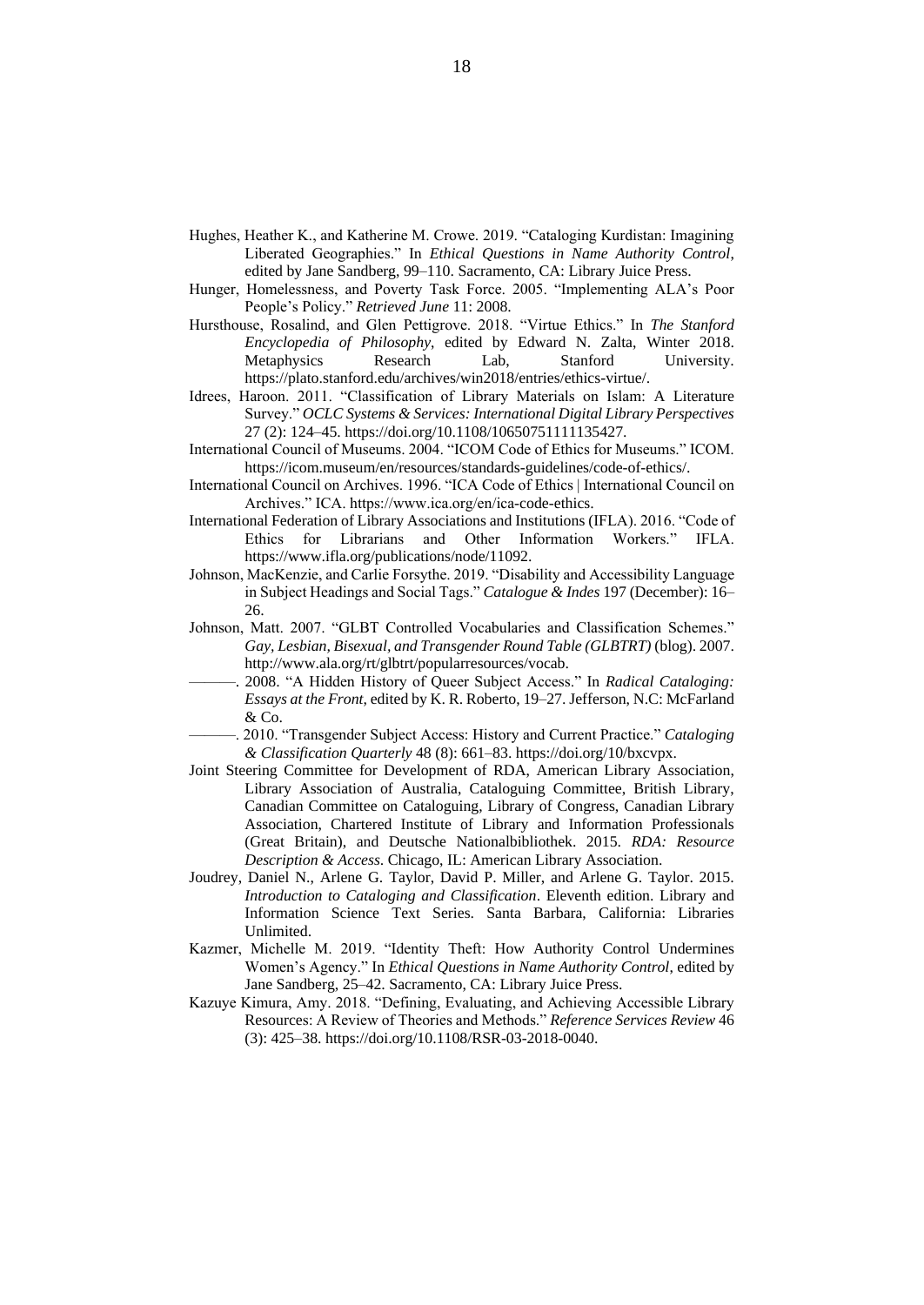- Keilty, Patrick. 2012a. "Sexual Boundaries and Subcultural Discipline." *Knowledge Organization* 39 (6): 417–31. https://doi.org/10/gfs7rr.
	- ———. 2012b. "Tagging and Sexual Boundaries." *Knowledge Organization* 39 (6): 417–31. https://doi.org/10/gfs7rr.
- Keilty, Patrick, and Gregory Leazer. 2014. "What Porn Says to Information Studies: The Affective Value of Documents, and the Body in Information Behavior." *Proceedings of the American Society for Information Science and Technology* 51 (1): 1–11. https://doi.org/10/gfz5qm.
- Knowlton, Steven A. 2005. "Three Decades Since Prejudices and Antipathies : A Study of Changes in the Library of Congress Subject Headings." *Cataloging & Classification Quarterly* 40 (2): 123–45. https://doi.org/10/c257mw.
- Koford, Amelia. 2014. "How Disability Studies Scholars Interact with Subject Headings." *Cataloging & Classification Quarterly* 52 (4): 388–411. https://doi.org/10/gf542p.
- Kwaśnik, Barbara H., and Victoria L. Rubin. 2003. "Stretching Conceptual Structures in Classifications Across Languages and Cultures." *Cataloging & Classification Quarterly* 37 (1–2): 33–47. https://doi.org/10.1300/J104v37n01\_04.
- Lacey, Eve. 2019. "Aliens in the Library: The Classification of Migration," January. https://doi.org/10.17863/CAM.35153.
- Lee, Deborah. 2008. "Indigenous Knowledges and the University Library." *Canadian Journal of Native Education* 31 (1): 149–63.
- 2011. "Indigenous Knowledge Organization: A Study of Concepts, Terminology, Structure and (Mostly) Indigenous Voices." *Partnership: The Canadian Journal of Library and Information Practice and Research* 6 (1). https://doi.org/10.21083/partnership.v6i1.1427.
- Lee, Seungmin, Taewoo Nam, and Youngjoon Nam. 2013. "Revising Cataloging Rules and Standards to Meet the Needs of People with Disabilities." *Library Resources & Technical Services* 57 (1): 18–29. https://doi.org/10.5860/lrts.57n1.18.
- libraries Australia. nd. "Australian Extension to LCSH." National Library of Australia. https://www.nla.gov.au/librariesaustralia/australian-extension-lcsh.
- Library of Congress. 2016. "Library of Congress to Cancel the Subject Heading 'Illegal Aliens.'" Executive Summary. Washington, DC: Library of Congress. https://www.loc.gov/catdir/cpso/illegal-aliens-decision.pdf.
- Lilley, Spencer C. 2015. "Ka Pō, Ka Ao, Ka Awatea: The Interface between Epistemology and Māori Subject Headings." *Cataloging & Classification Quarterly* 53 (5/6): 479–95. https://doi.org/10.1080/01639374.2015.1009671.
- Littletree, Sandra, and Cheryl A. Metoyer. 2015. "Knowledge Organization from an Indigenous Perspective: The Mashantucket Pequot Thesaurus of American Indian Terminology Project." *Cataloging & Classification Quarterly* 53 (5–6): 640–57. https://doi.org/10/gf2d7j.
- Lo, Grace. 2019. "'Aliens' vs. Catalogers: Bias in the Library of Congress Subject Heading." *Legal Reference Services Quarterly* 38 (4): 170–96. https://doi.org/10.1080/0270319X.2019.1696069.
- Lorberfeld, Audrey, and Elan May Rinck. 2015. "Structural (In)Visibility: Possible Effects of Constructing a Controlled Vocabulary in a Niche Domain." *Advances*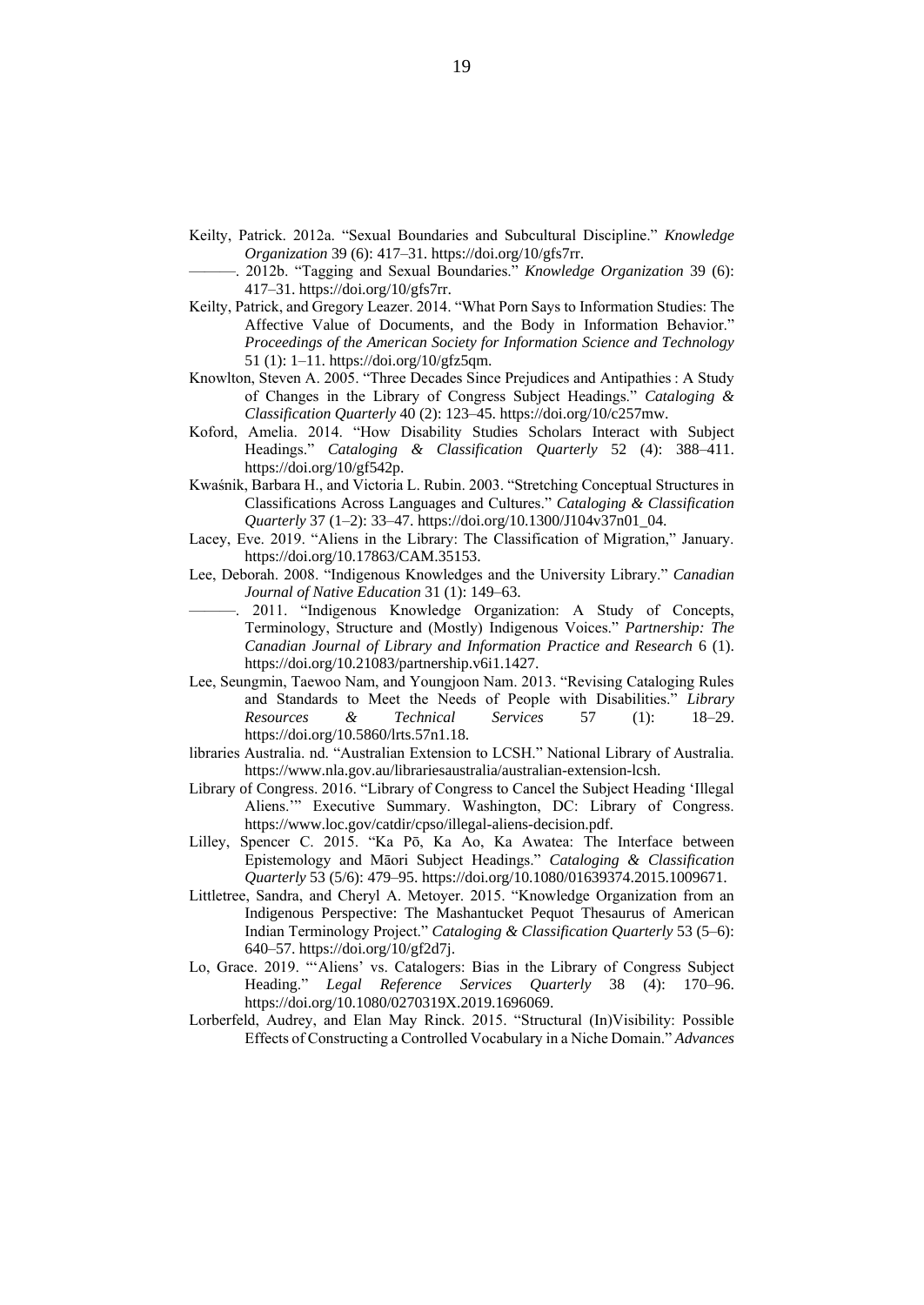*in Classification Research Online* 26 (1): 1–8. https://doi.org/10.7152/acro.v26i1.14978.

- Losh, Elizabeth M., and Jacqueline Wernimont, eds. 2018. *Bodies of Information: Intersectional Feminism and Digital Humanities*. Debates in the Digital Humanities. Minneapolis: University of Minnesota Press.
- Lougheed, Brett, Ry Moran, and Camille Callison. 2015. "Reconciliation through Description: Using Metadata to Realize the Vision of the National Research Centre for Truth and Reconciliation." *Cataloging & Classification Quarterly* 53 (5–6): 596–614. https://doi.org/10/gf2spj.
- MacDonell, Paul, Reiko Tagami, and Paul Washington. 2003. "Brian Deer Classification System." Presented at the LIBR517: Subject Analysis, University of British Columbia, April 2. http://web.archive.org/web/20110215214256/http://www.slais.ubc.ca/courses/
	- libr517/02-03-wt2/projects/deer/index.htm.
- Mai, Jens-Erik. 2010. "Classification in a Social World: Bias and Trust." *Journal of Documentation* 66 (September). https://doi.org/10.1108/00220411011066763.
- 2013. "Ethics, Values and Morality in Contemporary Library Classifications." *Knowledge Organization* 40 (4): 242–53. https://doi.org/10.5771/0943-7444- 2013-4-242.
- 2016. "Marginalization and Exclusion: Unraveling Systemic Bias in Classification." *Knowledge Organization* 43 (5): 324–30. https://doi.org/10/gg9cbt.
- MAIN (Manitoba Archival Information Network) LCSH (Library of Congress Subject Headings) Working Group. 2017. "Indigenous Knowledge Management: Indigenous Subject Headings." University of Manitoba. https://libguides.lib.umanitoba.ca/c.php?g=455567&p=3278374.
- Marcondes, Carlos H. 2020. "Towards a Vocabulary to Implement Culturally Relevant Relationships Between Digital Collections in Heritage Institutions." *Knowledge Organization* 47 (2): 122–37. https://doi.org/10/ggrdpd.
- Margaret N. Rogers. 1993. "Are We on Equal Terms Yet? Subject Headings Concerning Women in 'LCSH,' 1975-1991." *Library Resources & Technical Services*.
- María Montenegro and María Montenegro. 2019. "Subverting the Universality of Metadata Standards." *Journal of Documentation*. https://doi.org/10.1108/jd-08- 2018-0124.
- Marine, Susan B., and Z Nicolazzo. 2014. "Names That Matter: Exploring the Tensions of Campus LGBTQ Centers and Trans\* Inclusion." *Journal of Diversity in Higher Education* 7 (4): 265–81. https://doi.org/10/gf3fpq.
- Marshall, Joan K., ed. 1977. "On Equal Terms: A Thesaurus for Nonsexist Indexing and Cataloging." Neal-Schuman Publishers, Inc.
- Martin, Jennifer M. 2019. "When Public Identity Meets Personal Privacy: Ethical Considerations for the Use of Dates of Birth in Name Authority Records for Living Persons." In *Ethical Questions in Name Authority Control*, edited by Jane Sandberg, 43–56. Sacramento, CA: Library Juice Press.
	- . 2021. "Records, Responsibility, and Power: An Overview of Cataloging Ethics." *Cataloging & Classification Quarterly* 59 (2–3): 281–304. https://doi.org/10.1080/01639374.2020.1871458.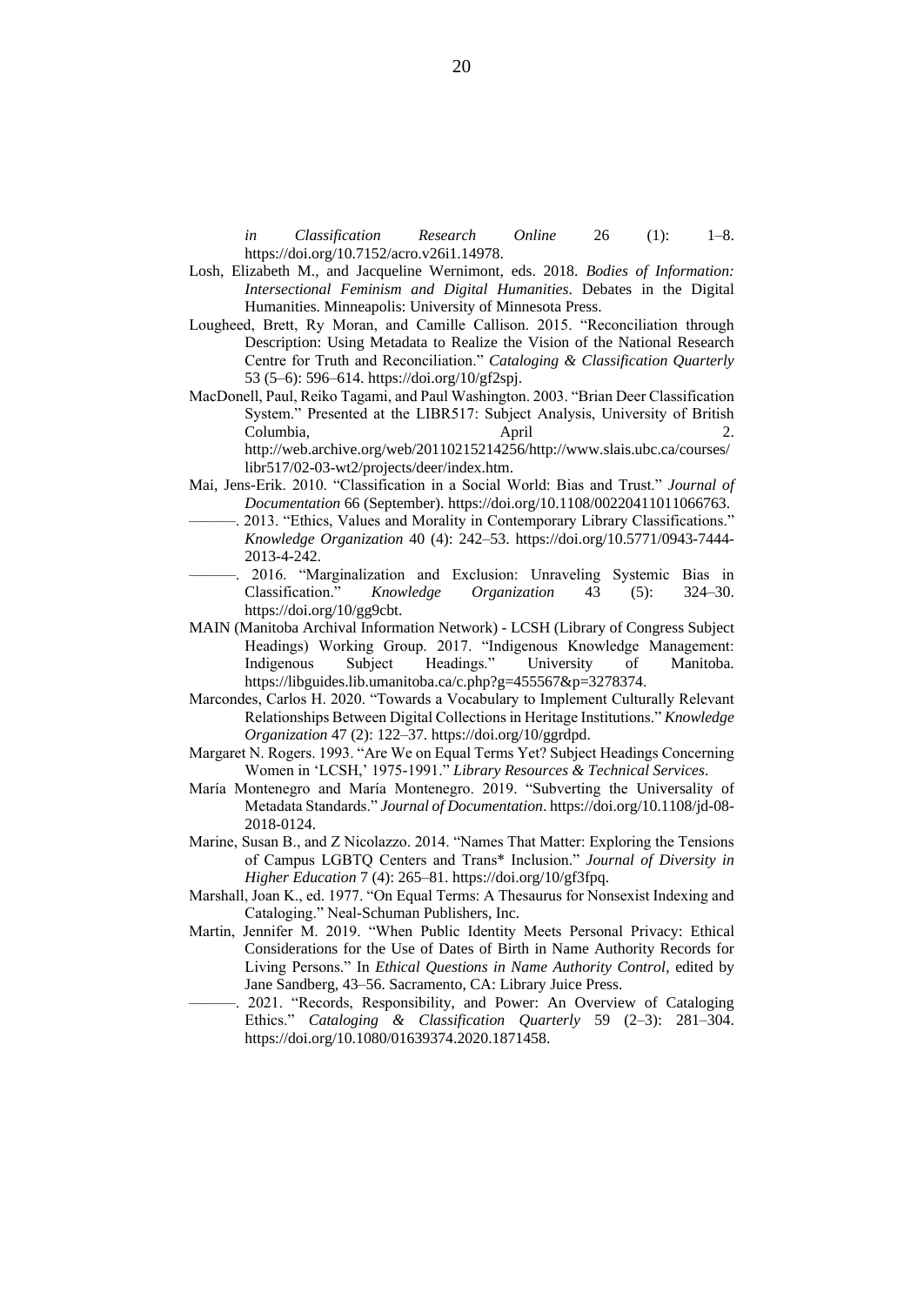- Martínez-Ávila, Daniel, Rafael Semidão, and Marcio Ferreira. 2016. "Methodological Aspects of Critical Theories in Knowledge Organization." *KNOWLEDGE ORGANIZATION* 43 (2): 118–25. https://doi.org/10.5771/0943-7444-2016-2- 118.
- Michel, Dee. 1985. *Gay Studies Thesaurus: A Controlled Vocabulary for Indexing and Accessing Materials of Relevance to Gay Culture, History, Politics and Psychology*. The Author. https://iucat.iu.edu/catalog/3301787.
- Moody, Honor M, and Allison Jai O'Dell. 2017. "Towards Counter-Cultural Competencies Mutual Metadata Creation and the Zine Union Catalog Project." Conference Oral Presentation presented at the ALCTS Virtural Preconference, Chicago, IL, June 17. http://www.ala.org/alcts/events/ac/2017/vc-sess2.
- National Center on Disability and Journalism. 2018. "Disability Language Style Guide | National Center on Disability and Journalism." Style Guide. Arizona: Arizona State University. https://ncdj.org/style-guide/.
- Nichols, Francis, and Edwin M. Cortez. 2013. "Breaking Down the Barriers: Creating Empathetic Ontologies for LAMBDA Initiative." *Tennessee Libraries* 63 (1). https://www.tnla.org/page/529.
- North Carolina Council on Developmental Disabilities. 2019. "NCCDD Glossary of Disability Terms." North Carolina (state government). https://nccdd.org/welcome/glossary-and-terms/category/glossary-of-disabilityterms.html.
- Nowak, Kristine, and Amy Jo Mitchell. 2016. "Classifying Identity: Organizing an LGBT Library." *Library Philosophy and Practice*, 1452.
- Nunes, Zita Christina. 2018. "Remembering the Howard University Librarian Who Decolonized the Way Books Were Catalogued." Smithsonian Magazine. November 26, 2018. https://www.smithsonianmag.com/history/rememberinghoward-university-librarian-who-decolonized-way-books-were-catalogued-180970890/.
- Ockerbloom, John Mark. 2013. "Categorizing People without Marginalizing Them." *Everybody's Libraries* (blog). April 29, 2013. https://everybodyslibraries.com/2013/04/29/categorizing-people-withoutmarginalizing-them/.
- Olson, Hope A. 1999. "Exclusivity, Teleology and Hierarchy: Our Aristotelean Legacy." *Knowledge Organization* 26 (2): 9.
- 2000. "Difference, Culture and Change: The Untapped Potential of LCSH." *Cataloging & Classification Quarterly* 29 (1–2): 53–71. https://doi.org/10/dpdr5r.
- ———. 2001a. "Patriarchal Structures of Subject Access and Subversive Techniques for Change." *The Canadian Journal of Information and Library Science* 26 (2–3): 1–29.
- ———. 2001b. "Sameness and Difference: A Cultural Foundation of Classification." *Library Resources & Technical Services* 45 (3): 115–22.
- ———. 2001c. "The Power to Name: Representation in Library Catalogs." *Signs: Journal of Women in Culture and Society* 26 (3): 639–68. https://doi.org/10/dbk3sp.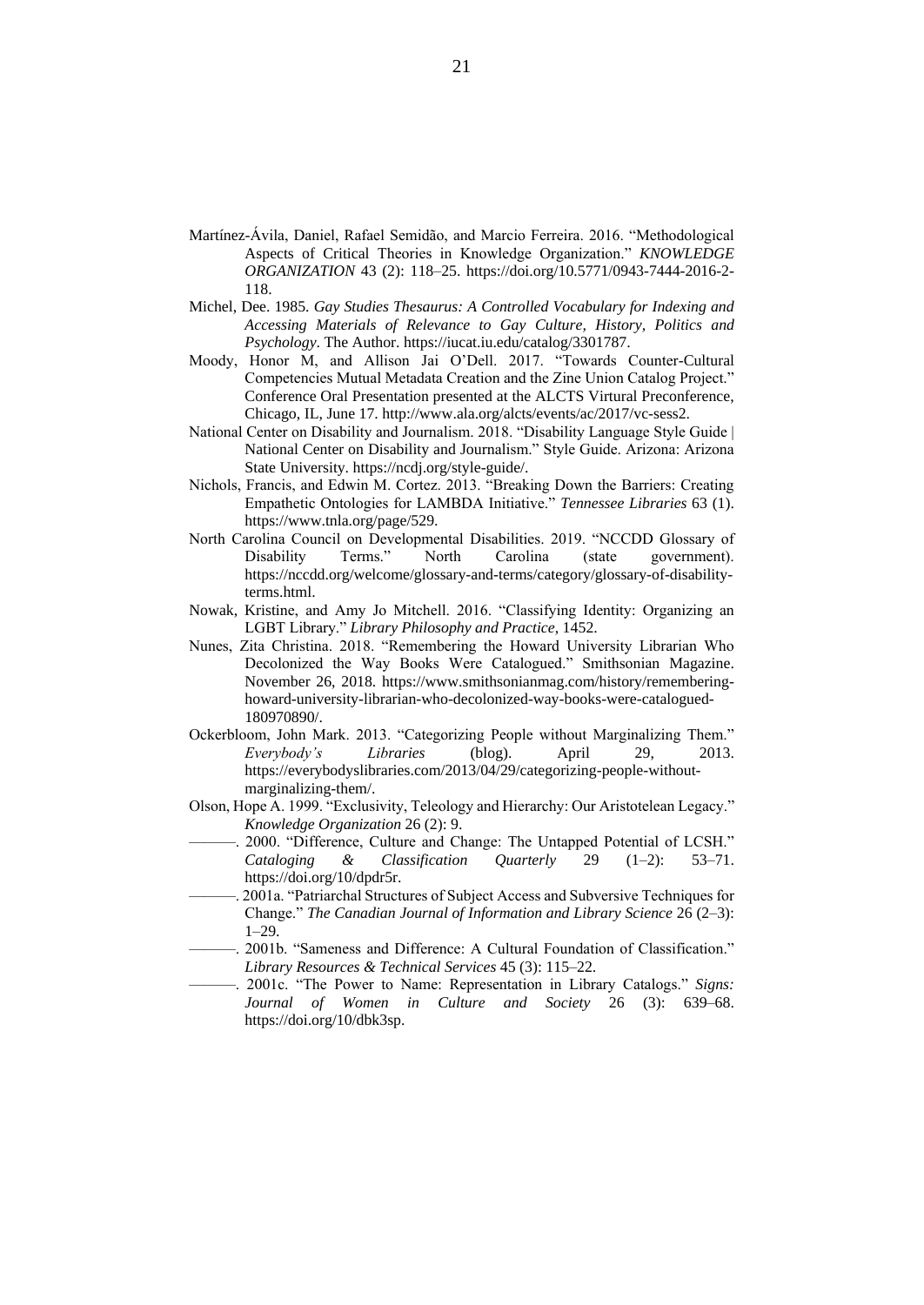- ———, ed. 2002a. *Information Sources in Women's Studies and Feminism*. Guides to Information Sources. Munchen: K.G. Saur.
- ———. 2002b. *The Power to Name: Locating the Limits of Subject Representation in Libraries*. Dordrecht, The Netherlands; Boston: Kluwer Academic Publishers.
- Olson, Hope A., and Rose Schlegl. 1999. "Bias in Subject Access Standards: A Content Analysis of the Critical Literature." *Proceedings of the Annual Conference of CAIS / Actes Du Congrès Annuel de l'ACSI*. https://doi.org/10/gg97ks.
- ———. 2001. "Standardization, Objectivity, and User Focus: A Meta-Analysis of Subject Access Critiques." *Cataloging & Classification Quarterly* 32 (2): 61– 80. https://doi.org/10/cbqjmz.
- Olson, Hope A., and Dennis B. Ward. 1997a. "Feminist Locales in Dewey's Landscape: Mapping a Marginalized Knowledge Domain." Presented at the Knowledge Organization for Information Retrieval: Proceedings of the Sixth International Study Conference on Classification Research, The Hague: International Federation for Information and Documentation.
- 1997b. "Ghettoes and Diaspora in Classification: Communicating Across the Limits." *Proceedings of the Annual Conference of CAIS / Actes Du Congrès Annuel de l'ACSI*, 19–31.
- O'Neal, Jennifer R. 2015. "'The Right to Know': Decolonizing Native American Archives." *Journal of Western Archives* 6 (1): 2.
- Ornelas, Analisa. 2011. "Queer as Folksonomies." In *Serving LGBTIQ Library and Archives Users: Essays on Outreach, Service, Collections and Access*, edited by Ellen Greenblatt, 229–39. Jefferson, North Carolina: McFarland & Company, Inc., Publishers.
- Oxford English Dictionary. 2020a. "Equity, n." In *OED Online*. Oxford University Press. http://www.oed.com/view/Entry/63838?
	- ———. 2020b. "Ethics, n." In *OED Online*. Oxford University Press. http://www.oed.com/view/Entry/355823#eid5292419.
- Parezo, Nancy J. 1990. "The Challenge of Native American Art and Material Culture." *Museum Anthropology* 14 (4): 12–29. https://doi.org/10.1525/mua.1990.14.4.12.
- Park, Hannah. n.d. "Subject Guides: Antiracist Praxis: Critical Cataloging and Classification." Accessed December 3, 2020. https://subjectguides.library.american.edu/c.php?g=1025915&p=7749829.
- Parry, Richard. 2014. "Ancient Ethical Theory." In *The Stanford Encyclopedia of Philosophy*, edited by Edward N. Zalta, Fall 2014. Metaphysics Research Lab, Stanford University. https://plato.stanford.edu/archives/fall2014/entries/ethicsancient/.
- Passet, Joanne E. 2012. "Hidden in Plain Sight: Gay and Lesbian Books in Midwestern Public Libraries, 1900-1969." *Library Trends; Baltimore* 60 (4): 749–64. http://dx.doi.org.proxyiub.uits.iu.edu/10.1353/lib.2012.0010.
- Poole, Alex H. 2017. "Pinkett's Charges: Recruiting, Retaining, and Mentoring Archivists of Color in the Twenty-First Century." *The American Archivist* 80 (1): 103–34. https://doi.org/10.17723/0360-9081.80.1.103.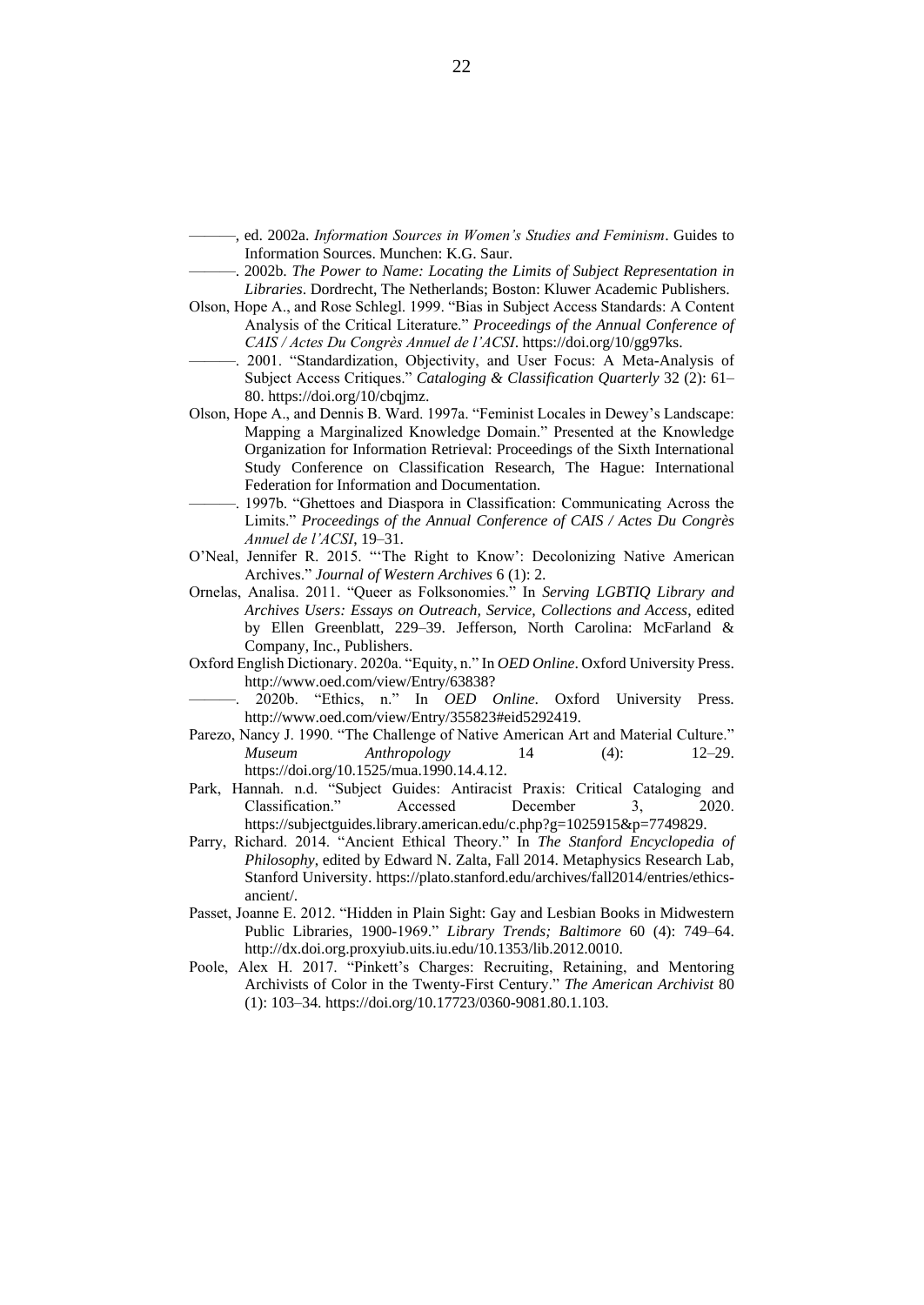———. 2020. "'Tearing the Shroud of Invisibility': Communities of Protest Information Practices and the Fight for LGBTQ Rights in US Librarianship." *The Library Quarterly* 90 (4): 530–62. https://doi.org/10.1086/710255.

- Porter, Dorothy B. 1933. "Review of A Classified Catalogue of the Collection of Anti-Slavery Propoganda in the Oberlin College Library. By Geraldine H. Hubbard." *Opportunity: Journal of Negro Life* 11 (February): 57–58.
- Randall B. Kemp. 2011. "Classifying Marginalized People, Focusing on Natural Disaster Survivors." https://doi.org/10.7152/nasko.v1i1.12833.
- Rawson, K J. 2009. "Accessing Transgender // Desiring Queer(Er?) Archival Logics." *Archivaria* 68 (Fall): 123–40.
- Rawson, K. J. 2018. "The Rhetorical Power of Archival Description: Classifying Images of Gender Transgression." *Rhetoric Society Quarterly* 48 (4): 327–51. https://doi.org/10/gfkhvc.
- Rigby, Carol. 2015. "Nunavut Libraries Online Establish Inuit Language Bibliographic Cataloging Standards: Promoting Indigenous Language Using a Commercial ILS." *Cataloging & Classification Quarterly* 53 (5–6): 615–39. https://doi.org/10.1080/01639374.2015.1008165.
- Rigby, Carol, and Riel Gallant. 2019. "Creating Multilingual and Multiscript Name Authority Records: A Case Study in Meeting the Needs of Inuit Language Speakers in Nunavut." In *Ethical Questions in Name Authority Control*, edited by Jane Sandberg, 351–78. Sacramento, CA: Library Juice Press.
- Roberto, K.R. 2011. "Inflexible Bodies Metadata for Transgender Identities." *Journal of Information Ethics* 20 (2): 56–64. https://doi.org/10/bw6v92.
- Roberts, Sarah T., and Safiya Umoja Noble. 2016. "Empowered to Name, Inspired to Act: Social Responsibility and Diversity as Calls to Action in the LIS Context." *Library Trends* 64 (3): 512–32. https://doi.org/10/f8hgr8.
- Robinson, Octavian E. 2017. "Moving Toward Disability Justice." *Disability Studies Quarterly* 37 (3). https://doi.org/10.18061/dsq.v37i3.5970.
- Roy, Loriene, and Antonia Frydman. 2017. "Library Services to Indigenous Populations: Case Studies." International Federation of Library Associations and Institutions. https://www.ifla.org/publications/library-services-to-indigenouspopulations--case-studies.
- Sahadath, Catelynne. 2013. "Classifying the Margins: Using Alternative Classification Schemes to Empower Diverse and Marginalized Users." *Feliciter* 59 (3): 15.
- Sandberg, Jane, ed. 2019. *Ethical Questions in Name Authority Control*. Sacramento, CA: Library Juice Press.
- Sandy, Heather Moulaison, and Jenny Bossaller. 2017. "Providing Cognitively Just Subject Access to Indigenous Knowledge through Knowledge Organization Systems." *Cataloging & Classification Quarterly* 55 (3): 129–52. https://doi.org/10.1080/01639374.2017.1281858.
- Satija, M. P., and Daniel Martinez-Avila. 2017. "Mapping of the Universe of Knowledge in Different Classification Schemes." *International Journal of Knowledge Content Development & Technology* 7 (2): 85–105. https://doi.org/10.5865/IJKCT.2017.7.2.085.
- Schomberg, Jessica. 2014. "Cataloging and Social Justice." Blog. *Research about Cataloging and Assessment and More* (blog). February 3, 2014.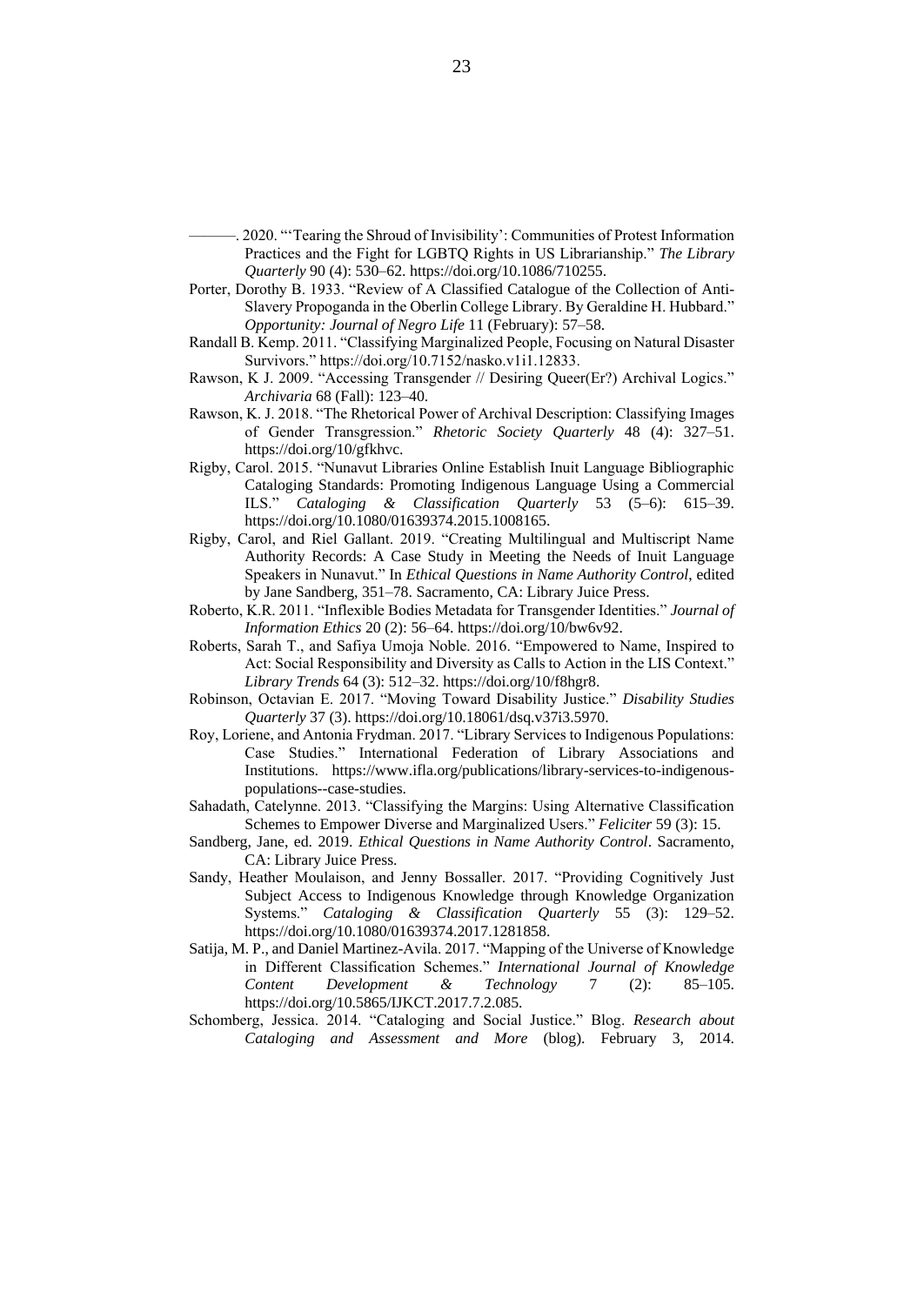https://catassessmentresearch.blogspot.com/2014/02/cataloging-and-socialjustice.html.

- Schomberg, Jessica. 2018. "Disability at Work: Libraries, Built to Exclude." *Politics and Theory of Critical Librarianship*, February, 111–23.
- Schultz, William N., and Lindsay Braddy. 2017. "A Librarian-Centered Study of Perceptions of Subject Terms and Controlled Vocabulary." *Cataloging & Classification Quarterly* 55 (7–8): 456–66. https://doi.org/10/gf7q5k.
- Sheetija Kathuria. 2011. "Content Analysis of Social Tags on Intersectionality for Works on Asian Women: An Exploratory Study of LibraryThing."
- Shiraishi, Naomi. 2019. "Accuracy of Identity Information and Name Authority Records." In *Ethical Questions in Name Authority Control*, edited by Jane Sandberg, 181–94. Sacramento, CA: Library Juice Press.
- Shoki, Godwin E, and Adetoun A Oyelude. 2006. "Cultural and Linguistic Barriers to Information Retrieval and Dissemination." In *IFLA GENERAL CONFERENCE AND COUNCIL*, 72:1–15. Seoul, Korea: IFLA.
- Sinclair-Palm, Julia. 2017. "'It's Non-Existent': Haunting in Trans Youth Narratives about Naming." *Bank Street Occasional Paper Series* 37 (Queering Education: Pedagogy, Curriculum, Policy): 7.
- Skinner, Julia. 2014. "Metadata in Archival and Cultural Heritage Settings: A Review of the Literature." *Journal of Library Metadata* 14 (1): 52–68. https://doi.org/10.1080/19386389.2014.891892.
- Sloniowski, Lisa. 2016. "Affective Labor, Resistance, and the Academic Librarian." *Library Trends* 64 (4): 645–66. https://doi.org/10/f87393.
- Smiraglia, Richard P. 2015. "Ethics in Knowledge Organization: Two Conferences Point to a New Core in the Domain." *Encontros Bibli: Revista Eletrônica de Biblioteconomia e Ciência Da Informação* 20 (1): 1–18. https://doi.org/10/gg9cbs.
- Smith, Linda Tuhiwai. 2015. "Imagining Our Own Approaches." *Cataloging & Classification Quarterly* 53 (5/6): 473–74. https://doi.org/10.1080/01639374.2015.1027982.
- Snow, Karen. 2020. "Cataloging Ethics Bibliography." Google Docs. October 29, 2020. https://docs.google.com/document/d/1bHtghhSL54PFlekIwnmHpF9O\_2KR\_ GMq5GWIBgNLKDg/edit?usp=embed\_facebook.
- Society of American Archivists. 2020. "SAA Core Values Statement and Code of Ethics." SAA. https://www2.archivists.org/statements/saa-core-valuesstatement-and-code-of-ethics.
- Speller, Edith. 2007. "Collaborative Tagging, Folksonomies, Distributed Classification or Ethnoclassification: A Literature Review." *Library Student Journal*, 9.
- Starr Paiste, Marsha. 2003. "Defining and Achieving Quality in Cataloging in Academic Libraries: A Literature Review." *Library Collections, Acquisitions, & Technical Services* 27 (3): 327–38. https://doi.org/10.1080/14649055.2003.10765935.
- Steeves, Paulette. 2017. "Unpacking Neoliberal Archaeological Control of Ancient Indigenous Heritage." *Archaeologies* 13 (1): 48–65. https://doi.org/10.1007/s11759-017-9312-z.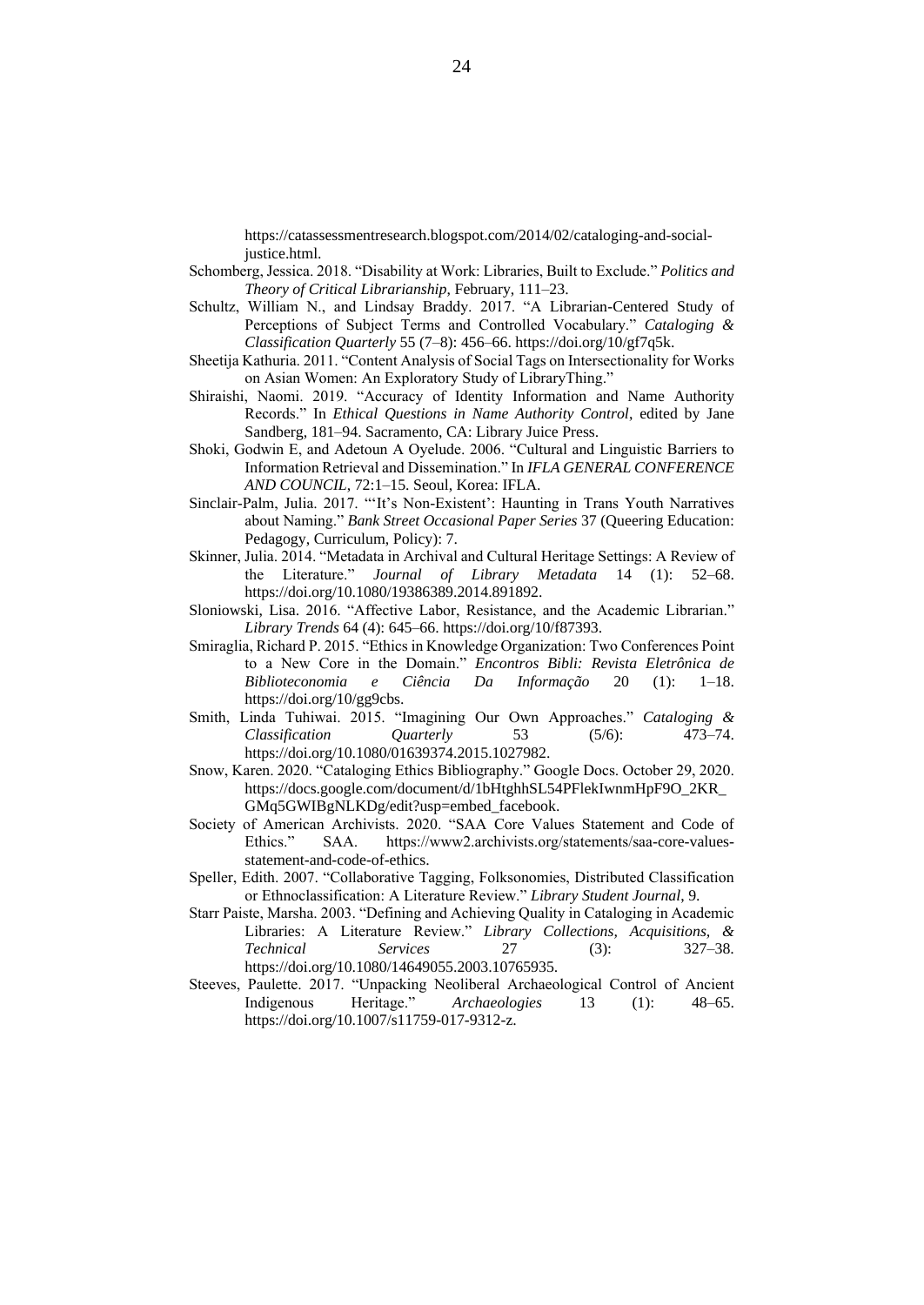- Stegaeva, M. V. 2016. "Cooperative Cataloging: History and the Current State." *Scientific and Technical Information Processing* 43 (1): 28–35. https://doi.org/10/gg3zm4.
- Stevens, Amanda. 2008. "A Different Way of Knowing: Tools and Strategies for Managing Indigenous Knowledge." *Libri* 58 (1). https://doi.org/10.1515/libr.2008.003.

Stroud, Rod. 2005. "Indigenous Collection Management." *InCite* 26 (12): 18–18.

- Sullivan, Thom. 2016. "Library of Congress Subject Headings for Lesbian, Gay, Bisexual, Transgender, Queer and Intersex (LGBTQI) Topics." February 9, 2016. https://libraries.indiana.edu/library-congress-subject-headings-lesbiangay-bisexual-transgender-queer-and-intersex-lgbtqi-topics.
- Swanson, Raegan. 2015. "Adapting the Brian Deer Classification System for Aanischaaukamikw Cree Cultural Institute." *Cataloging & Classification Quarterly* 53 (5–6): 568–79. https://doi.org/10/gg3f5x.
- Tanenbaum, Theresa Jean, Irving Retting, H Michael Schwartz, Brian M. Watson, Teddy Goetz, Katta Spiel, and Mike Hill. 2021. "A Vision for a More Trans-Inclusive Publishing World: Guest Article." *Council on Publishing Ethics*, January. https://publicationethics.org/news/vision-more-trans-inclusive-publishingworld.
- Tang, Annie, Dorothy Berry, Kelly Bolding, and Rachel E Winston. 2018. "Toward Culturally Competent Archival (Re)Description of Marginalized Histories." In , 56. Washington, D.C. htps://digitalcommons.chapman.edu/library\_presentations.
- Taylor, Andrew. 2016. "GOP Reinstates Usage of 'illegal Alien' in Library of Congress' Records." PBS NewsHour. May 17, 2016. https://www.pbs.org/newshour/politics/gop-reinstates-usage-of-illegal-alienin-library-of-congress-records.
- Tennis, Joseph T. 2012. "The Strange Case of Eugenics: A Subject's Ontogeny in a Long‐lived Classification Scheme and the Question of Collocative Integrity." *Journal of the American Society for Information Science and Technology* 63 (7): 1350–59. https://doi.org/10/f33t6z.
- 2013. "Ethos and Ideology of Knowledge Organization: Toward Precepts for an Engaged Knowledge Organization." *KNOWLEDGE ORGANIZATION* 40 (1): 42–49. https://doi.org/10/gg9cbj.
- Thompson, Kelly J. 2016. "More Than a Name." *Library Resources & Technical Services; Chicago* 60 (3): 140–55.

Tomren, Holly. 2014. "Classification, Bias, and American Indian Materials," 31.

University of Cambridge Library. 2019. "Bibliography for Cataloguing and Classification." *Decolonising through Critical Librarianship* (blog). September 9, 2019.

https://decolonisingthroughcriticallibrarianship.wordpress.com/bibliography/.

Vaughan, Crystal A. 2018. "The Language of Cataloguing: Deconstructing and Decolonizing Systems of Organization in Libraries." *Dalhousie Journal of Interdisciplinary Management* 14 (Spring): 1–15.